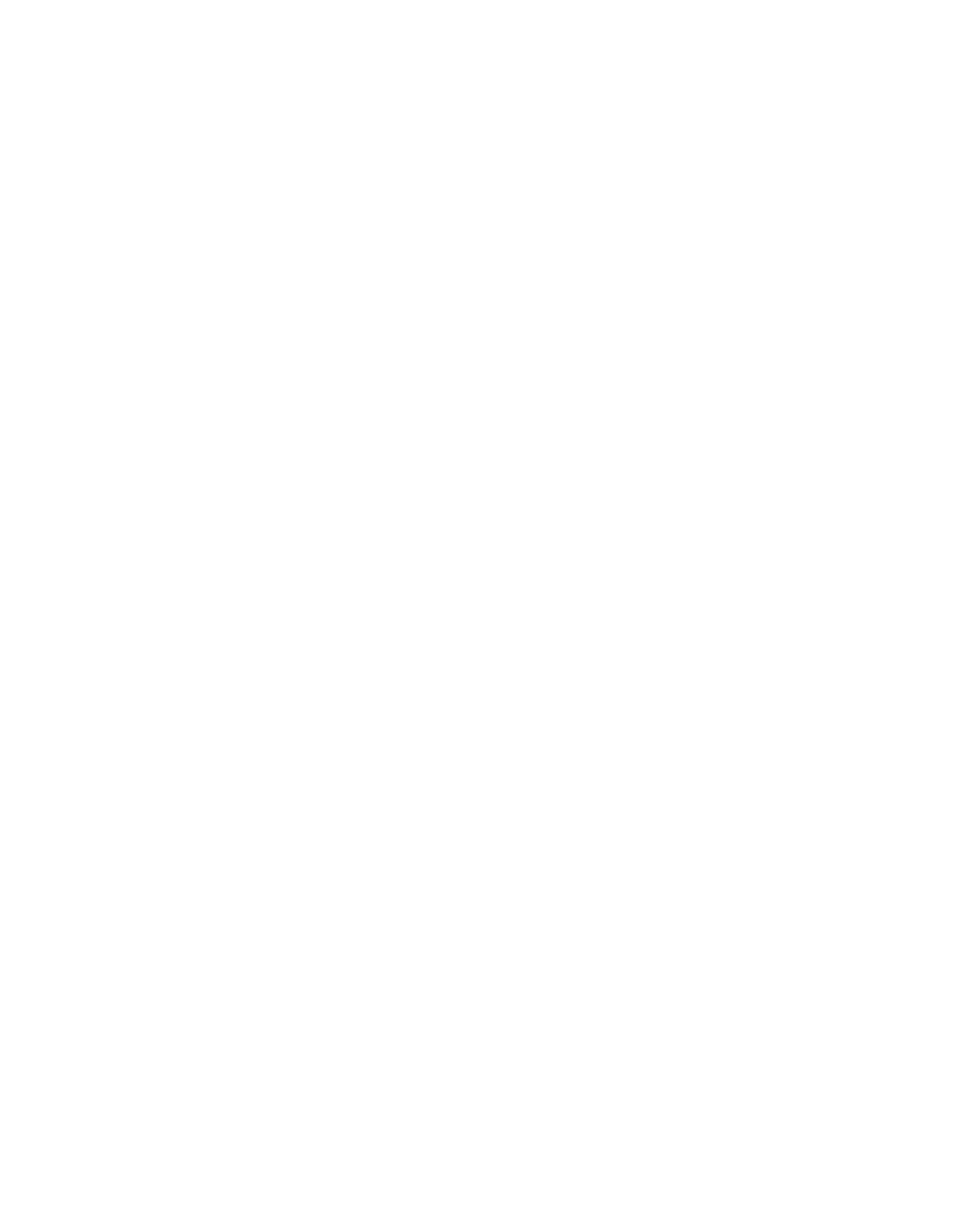# Dispersion forces in a nondegenerate polaron gas

Gennady N. Chuev<sup>1,2\*</sup>

 $(1)$  Institute of Theoretical and Experimental Biophysics,

Russian Academy of Science, Pushchino, Moscow Region, 142290, Russia (2) Max Planck Institute for Mathematics in the Sciences, Inselstrasse 22, Leipzig, 04103, Germany

(Dated: July 31, 2008)

Using the Feynman path integral method and a theory of polarizable fluids, I evaluate properties of nondegenerate Fröhlich polarons interacting in the strong coupling limit. At large enough densities and temperatures these properties are found to be mainly governed by the dispersion forces, i.e. attractive van-der-Waals interactions, which are no attributed to any permanent electric multipoles. Neglecting short-range correlations in the polaron gas, I have obtained an explicit expression for the dispersion contribution to the free energy of the system. The analysis of this contribution indicates that the dispersion effect is nonlinear and strongly cooperative at large enough densities of the polaron gas. The quasiparticles attract due to these forces leading to softening of the absorption peak, negativity of the dielectric function, and divergence of compressibility of the system. The main consequence of the dispersion forces is a quantum transition which results in a dielectric catastrophe considered as the onset of metallization. A possible excitonic phase consisting from quasiparticles with a nonzero dipole momentum is also examined. Comparing experimental data for metal-ammonia solutions, alkali-halide molten salts, and high- $T_c$  superconducting cuprates, I find that dispersion forces may govern the behavior of self-trapped carries in these compounds.

PACS numbers: 31.15.xk, 64.70.Tg, 71.30.+h, 71.38.-k, 71.38.-k

<sup>∗</sup> e-mail address: genchuev@rambler.ru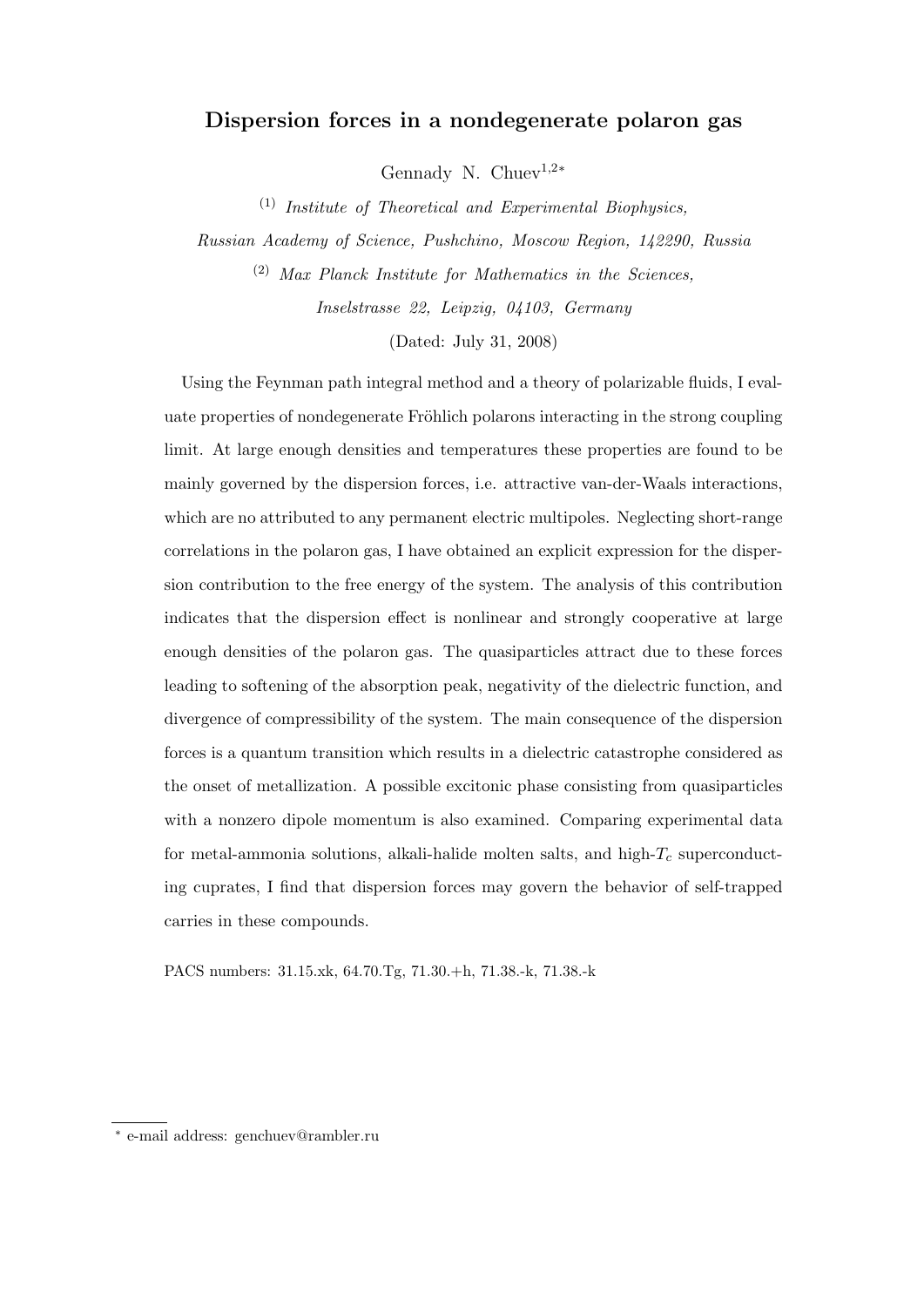#### I. INTRODUCTION

London dispersion forces, i.e. induced dipole-dipole van-der-Waals interactions, are quite important in soft condensed matter. They play a significant role both in chemical and biological systems.<sup>1</sup> At the same time, their role in charged systems is not revealed and they are usually ignored with respect to the Coulomb interactions. Indeed, the estimates of their effect obtained by perturbation methods indicate that the dispersion interactions are usually much weaker than Coulomb interactions. However, despite of recent progresses,<sup>2</sup> the theory of dispersion forces in quantum systems is still incomplete, while its application is restricted to the study of small atomic/molecular dimers or layered systems (linked by van-der-Waals attractions). The origin of this difficulty mainly resides on the fact that dispersion forces are not additive and must be collectively treated, whereas coupling between short- and long-range correlations of electrons complicates the treatment of these collective effects.

These forces have been proposed to play a crucial role for quantum quasiparticles.<sup>3-8</sup> First, in the case of doped ionic solids with strong electron-phonon coupling and at low enough densities, they result in a new metal-to-insulator transition (MIT) for a 2D or 3D Wigner crystal of large polarons,  $3-5$  namely, a polarization catastrophe is caused by these dipolar interactions, yielding the onset of metallization of the polaronic Wigner crystal. It has been shown recently<sup>6–8</sup> that the same ideas can be applied to explain the origin of the MIT and a phase separation in metal-ammonia solutions (MAS). Furthermore, an analogy between the MAS and the superconducting cuprates has been proposed.<sup>9,11</sup> Following this analogy, there are three regions<sup>10</sup> in the phase diagram of such polar materials: the low density region where the Coulomb forces lead to the formation of bound states like as polarons or solvated electrons; the highest density region where the Coulomb interactions are completely screened, preventing the formation of such bound states (only free carriers may exist), and finally an intermediate region where the Coulomb forces may be overscreened, resulting in either a superconducting state either a phase separation.<sup>9,10</sup> As it has been shown,<sup>6</sup> this new MIT picture radically contradicts the usual Mott transition scheme, opening the road for considering the possibility of new exotic electronic phases in doped polar substances.<sup>8</sup>

The formation of polarons and their interactions is a major problem in the physics of doped dielectrics. Being an old problem, it still carries a lot of mysteries. Polarons are usually believed to play an important role in determining the properties of several compounds,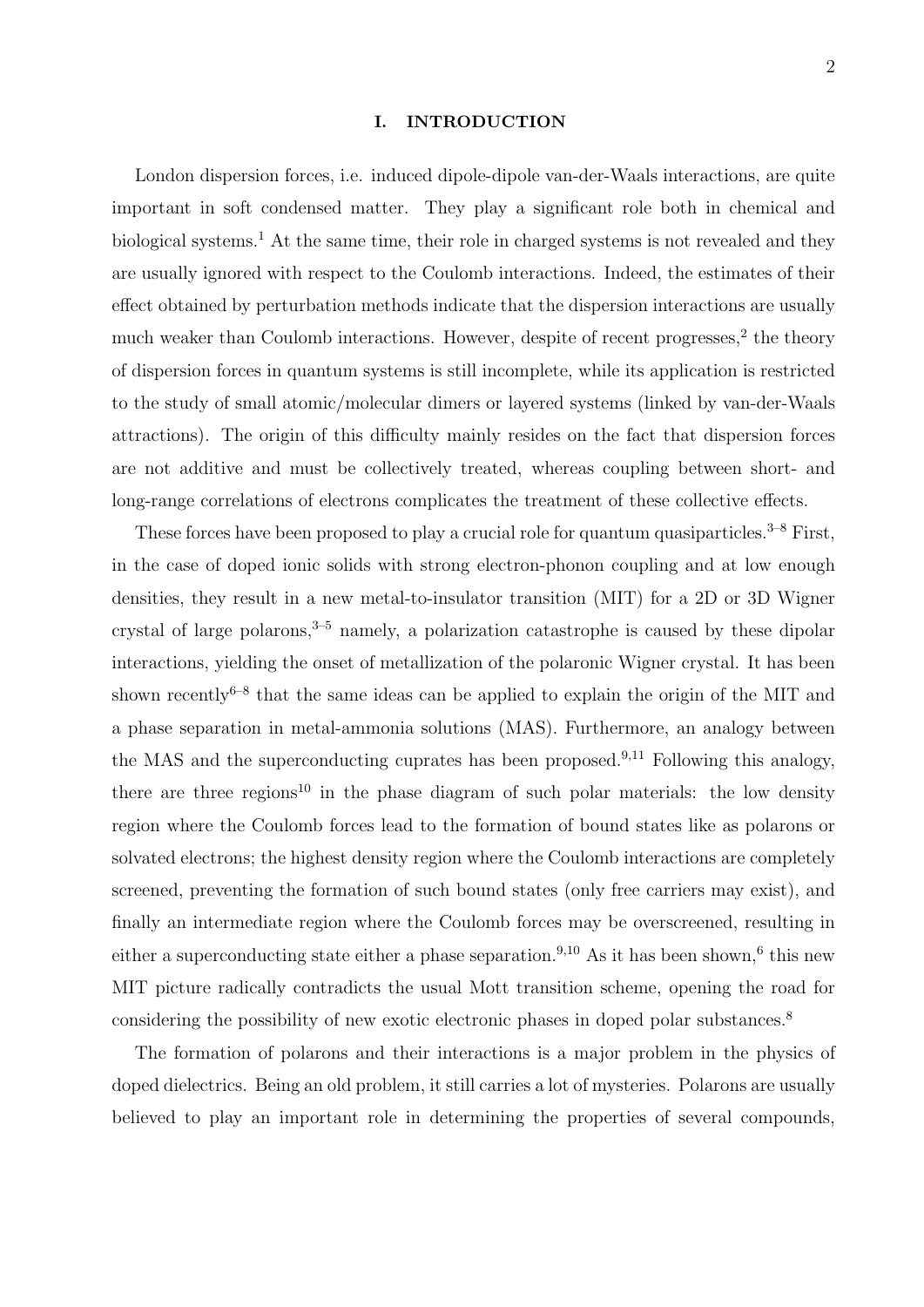such as high- $T_c$  superconducting cuprates,<sup>12</sup> manganites,<sup>13</sup> doped oxides and also conjugated polymers.<sup>14</sup> It is little known beyond a single polaron or bipolaron state, although many specific situations have been considered to investigate the state of a homogeneous polaron gas and especially its stability. A general theory is not complete due to the complexity of the problem. The fundamental reason resides on the fact that a single polaron is already a many-body problem, whereas Coulomb and short-range interactions between polarons still enhance one step beyond the difficulty of the problem. Besides the low density limit of Fröhlich polarons in the crystallized state discussed above,  $3-5$  many groups have recently improved our knowledge in different limits of the problem, $15-17$  including the possibility of electron strings and stripes,<sup>18</sup> or even more complicated situations as in the coupled bosonfermion model.<sup>19</sup>

In the present paper, I will generalize my previous results to the case of the 3D Fröhlich polaron gas interacting at finite temperatures. Moreover, I will provide analytical evaluations of the dispersion forces in the strong electron-phonon coupling limit corresponding to a large Fröhlich coupling constant  $\Omega = ce^2(m^*/2\hbar^3\omega_{lo})^{1/2}$ ,<sup>21</sup> where e and  $m^*$  are the electron charge and the effective band mass,  $c = \epsilon_{\infty}^{-1} - \epsilon_0^{-1}$  is the Pekar factor, while  $\epsilon_{\infty}$  and  $\epsilon_0$ are respectively the dielectric constants of the host medium at high  $(\omega \gg \omega_{lo})$  and low  $(\omega \ll \omega_{lo})$  frequencies, and  $\omega_{lo}$  is the longitudinal optical phonon frequency. I should emphasize that the strong electron-phonon coupling  $(\Omega > 7)$  is hardly realized in real 3D solids. However, the 3D results will serve as a robust basis to better understand 2D, or layered quasi-2D systems of polarons, which are believed to occur in cuprates, since the strong coupling limit is easily reached at  $\Omega > 4$  for these layered systems<sup>20</sup> (see, also Ref.<sup>4</sup>).

First, I focus on the statistical behavior of the polarons, i.e. if they may be considered as classical (nondegenerate) or quantum (degenerate) gas. This behavior depends on the dimensionless parameter  $\theta = n\Lambda(T)^3$ , where n is the density of polarons, while  $\Lambda(T) = (2\pi\hbar^2/M_P k_B T)^{1/2}$  is the de Broglie wavelength and  $M_P$  is the polaron mass. The system remains classical if parameter  $\theta$  is small with respect to unity. Hence, I obtain the temperature  $T_0$  below which the gas is to be degenerate:

$$
T_0 \sim \left(\frac{m^*}{M_P}\right) \frac{0.4}{r_s^2} \frac{m^* e^4}{\hbar^2},\tag{1}
$$

where  $r_s = (4\pi n/3)^{-1/3} m^* e^2/\hbar^2$ . Therefore, under the conditions  $r_s > 20$   $(n < 2 \cdot 10^{20} \text{cm}^{-3})$ and  $M_P/m * (\Omega > 7) > 50$  corresponding to the strong coupling case, I have  $T_0 = 2 \cdot 10^{-5}$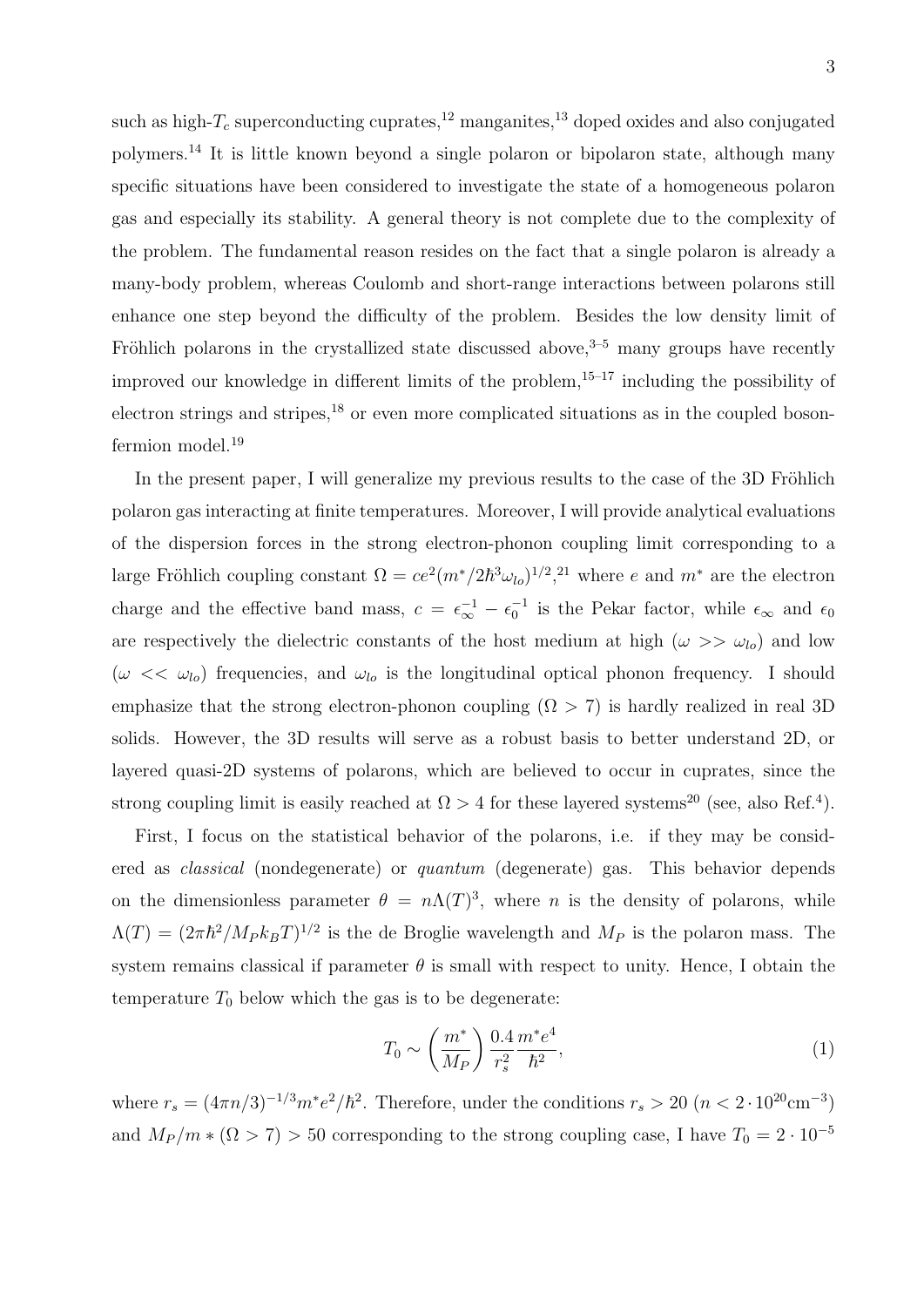a.u., i.e. the degeneracy temperature is lower than few Kelvins.

Thus, the polaron gas is not degenerate at  $T > T_0$  and behaves mainly as a classical diluted electrolyte. Starting from this point, I evaluate the Debye electrostatic screening length for this gas, which is given by  $\ell_D = (4\pi n e^2/k_B T \epsilon_0)^{-1/2}$ . Taking  $T \sim 100$ K,  $\epsilon_0 \sim 30$ and a density of  $n \sim 10^{20} \text{cm}^{-3}$ , one obtains  $\ell_D \sim 1 \text{\AA}$ . This indicates a strong screening of the electrostatic interactions in the nondegenerate polaron gas. However, there are other correlations in the system, due to the composite nature of the polarons. Indeed, although a polaron behaves classically as a whole, the electron self-trapped in the polarization cloud remains quantum. The fluctuations due to electronic transitions in localized excited states, occurring at a characteristic frequency  $\omega_0$  (typically of the order of 0.1 – 0.2 eV), induce dipolar interactions between polarons, i.e. dispersion forces. Since I consider the strong coupling case, these electronic transitions are of Franck-Condon type because the transition time duration  $\omega_0^{-1}$  is much lower than the phonon relaxation time  $\omega_{lo}^{-1}$ . The difference of behavior between the two kinds of correlations, i.e. the classical (elestrostatic) correlations in one hand, and the quantum (dipolar) correlations in the other hand, allows me to treat them separately. My strategy exactly follows that already used for solvated electrons in  $MAS$ ,  $6-8$ and the reader may find there details and complementary discussions. Basically, the main idea is to consider the classical motion of the charged polarons in the framework of the theory of classical one-component plasmas  $(OCP)$ ,<sup>22</sup> while the quantum degrees of freedom are treated with the help of Feynman path integrals,<sup>23</sup> together with the known results of the theory of polarizable fluids.<sup>24–27</sup> This allows me to obtain semi-analytical expressions for the free energy of the system, and evaluate its thermodynamical behavior.

The layout of the paper is as follows. Starting from the linear electron-phonon coupling between N interacting electrons, I derive in Sec. II the partition function of the system and then factorize it by separating the quantum and the classical contributions. In Sec. III I obtain an analytical expression for the free energy of the polaron gas at large coupling constants. Then I will analyze this expression in Sec. IV to reveal a role of the dispersion forces for the polarons. The physical consequence of these forces on the behavior of the quantum quasiparticles is discussed in Sec. V. Finally, I give an evidence of the essential role of these dispersion forces for several compounds such as alkali-halide molten salts (AMHS), MAS, and cuprates. Below I will use the effective atomic units  $(\hbar^2/m^*e^2 = 1)$  to simplify all the analytical expressions throughout.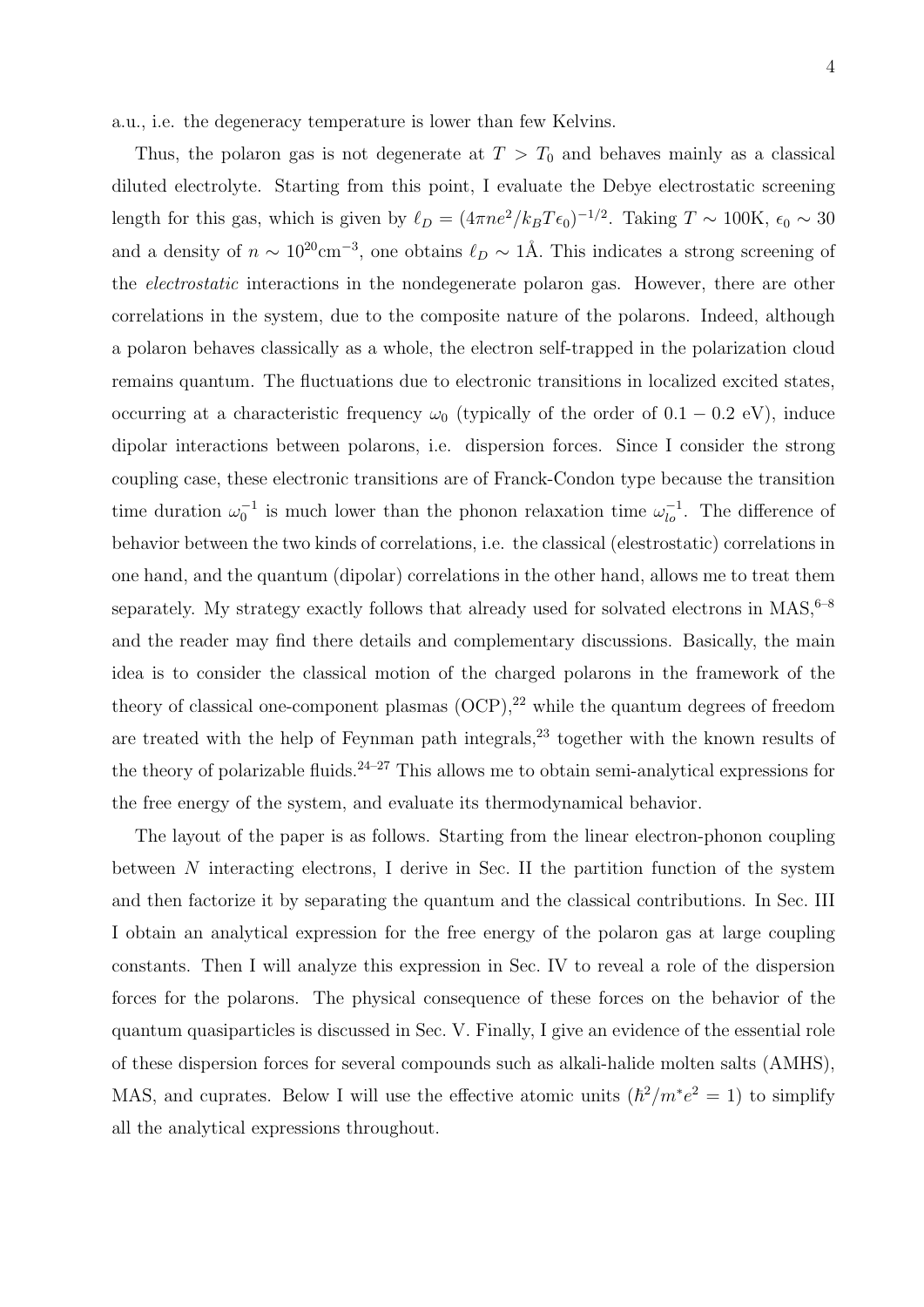#### II. PARTITION FUNCTION OF THE SYSTEM.

To begin with, I consider a system of N interacting electrons in a 3-dimensional space. The electrons are immersed in a neutralizing jellium background and coupled to longitudinal optical phonons. The partition function  $Z$  of the system can be presented as

$$
Z = \frac{1}{N!} \int d\mathbf{R}^{\{N\}} d\mathbf{Q}^{\{N\}} Tr\{\exp[-\beta H]\},\tag{2}
$$

where  $d\mathbf{R}^{\{N\}}d\mathbf{Q}^{\{N\}}$  means  $d\mathbf{R}_1 d\mathbf{R}_2 \ldots d\mathbf{R}_N d\mathbf{Q}_1 d\mathbf{Q}_2 \ldots d\mathbf{Q}_N$ , while  $\mathbf{R}_i$  and  $\mathbf{Q}_i$  are the coordinates and the momenta corresponding to the translational motion of polarons,  $\beta$  is the inverse temperature, and  $H$  is the Hamiltonian of the system, whereas symbol  $Tr$  means trace over quantum degrees of freedom. I generalize the Pekar model<sup>28</sup> to the many-polaron case and define the Hamiltonian as

$$
H(t) = -\sum_{i=1}^{N} \frac{\nabla_i^2}{2} + \int \left[ \frac{2\pi}{c} (P^2 + \omega_{lo}^{-2} \dot{P}^2) - \mathbf{P} \cdot \mathbf{D} \right] d\mathbf{r} + \int \int \frac{(\hat{n}(\mathbf{r}, t) - n)(\hat{n}(\mathbf{r}_1, t) - n) d\mathbf{r} d\mathbf{r}_1}{2\epsilon_{\infty} |\mathbf{r} - \mathbf{r}_1|},
$$
 (3)

where  $P(r, t)$  is the longitudinal polarization of the medium. In the above relation I have used the notation n for the average density of excess electrons, while  $\mathbf{D}(\mathbf{r},t)$  is the induction induced by excess charges:

$$
\mathbf{D}(\mathbf{r},t) = \mathbf{D}_{-} + \mathbf{D}_{+}, \quad \mathbf{D}_{-}(\mathbf{r},t) = \nabla \int \frac{\widehat{n}(\mathbf{r}_{1},t) d\mathbf{r}_{1}}{|\mathbf{r} - \mathbf{r}_{1}|}, \quad \mathbf{D}_{+} = -\nabla \int \frac{n d\mathbf{r}_{1}}{|\mathbf{r} - \mathbf{r}_{1}|}, \quad (4)
$$

whereas  $\hat{n}(\mathbf{r}, t)$  is the operator of electron density given by

$$
\widehat{n}(\mathbf{r}) = \sum_{i=1}^{N} n_i (\mathbf{r} - \mathbf{r}_i - v_i t) = \sum_{i=1}^{N} \delta(\mathbf{r} - \mathbf{r}_i - v_i t),
$$
\n(5)

where I take into account that each polaron moves with velocity  $\mathbf{v}_i = \partial \mathbf{R}_i / \partial t$ . The main problem to treat (2) is that the classical and the quantum degrees of freedom are coupled due to interactions between polarons and phonons, therefore my task in this section is to separate the respective degrees of freedom by factorizing the partition function into the classical and the quantum contributions.

Since the jellium is assumed to be rigid, I introduce the polarization field which responds only to the electron motion by making the following transformation:

$$
\mathbf{P}_{-}(\mathbf{r},t) = \mathbf{P}(\mathbf{r},t) - \frac{c}{4\pi} \mathbf{D}_{+}.
$$
 (6)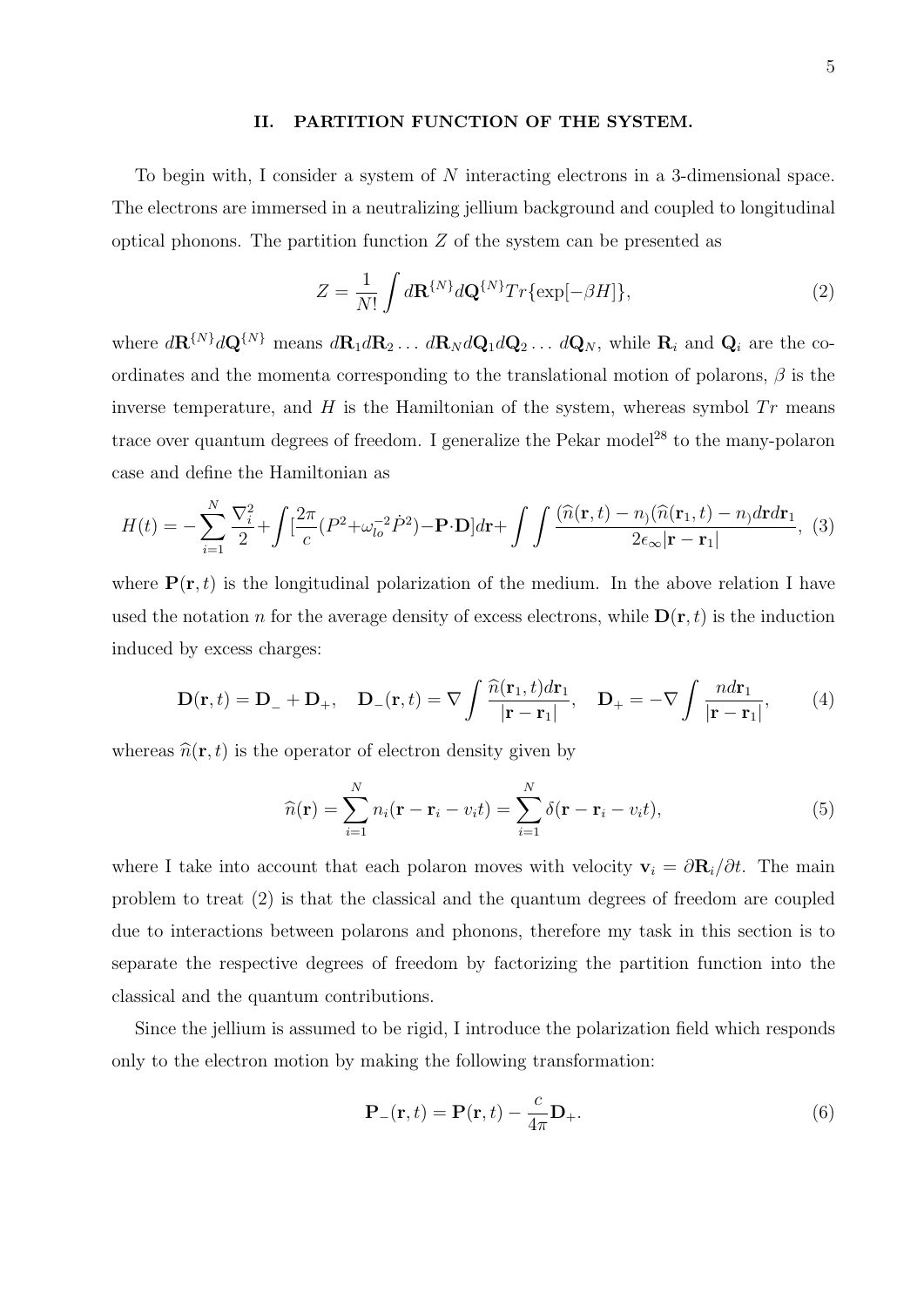Then, the Hamiltonian reads

$$
H(t) = -\sum_{i=1}^{N} \frac{\nabla_i^2}{2} + \int \left[ \frac{2\pi}{c} (P_-^2 + \omega_{lo}^{-2} \dot{P}_-^2) - \mathbf{P}_- \cdot \mathbf{D}_- \right] d\mathbf{r} + \int \int \frac{\hat{n}(\mathbf{r}, t) \hat{n}(\mathbf{r}_1, t) d\mathbf{r} d\mathbf{r}_1}{2\epsilon_{\infty} |\mathbf{r} - \mathbf{r}_1|} + \int \int \frac{n(\hat{n}(\mathbf{r}, t) - n) d\mathbf{r} d\mathbf{r}_1}{2\epsilon_0 |\mathbf{r} - \mathbf{r}_1|}.
$$
 (7)

The translational motion of polarons seems to be slow, i.e.

$$
|\mathbf{v}_i| \ll \omega_{lo} r_p. \tag{8}
$$

where  $r_p = \langle r_i^2 \rangle^{1/2}$  is the mean polaron radius, and can be treated by perturbation methods. Moreover, I assume the density of polaron gas to be small and ignore exchange effects and possibility of formation of multi-electron states. Then, expanding (7) with respect to the small parameter up to the second order, I find

$$
H(t) \approx H_0 = \sum_{i=1}^{N} (h_i + \frac{M_p v_i^2}{2}) + \int \int \frac{\widehat{n}(\mathbf{r}) \widehat{n}(\mathbf{r}_1) d\mathbf{r} d\mathbf{r}_1}{2\epsilon_{\infty} |\mathbf{r} - \mathbf{r}_1|} + \int \int \frac{n(\widehat{n}(\mathbf{r}) - n) d\mathbf{r} d\mathbf{r}_1}{2\epsilon_0 |\mathbf{r} - \mathbf{r}_1|}, \quad (9)
$$

and  $h_i$  is one-polaron hamiltonian:

$$
h_i = -\frac{\nabla_i^2}{2} + \int \left[\frac{2\pi}{c} (P_{-i}^2 + \omega_{lo}^{-2} \dot{P}_{-i}^2) - \mathbf{P}_{-i} \cdot \mathbf{D}_i\right] d\mathbf{r},\tag{10}
$$

while  $\mathbf{D}_i = \nabla \int \langle n_i(\mathbf{r}_1) \rangle d\mathbf{r}_1/|\mathbf{r} - \mathbf{r}_1|$  is the induction induced by *i*-th polaron,  $\langle n_i(\mathbf{r}_1) \rangle$  is the averaged one-electron density, and the effective polaron mass  $M_p$  is related with  $\mathbf{D}_i$  as<sup>28</sup>

$$
M_p = \frac{c}{4\pi\omega_{lo}^2} \int (\frac{\partial \mathbf{D}_i}{\partial \mathbf{x}_i})^2 d\mathbf{r} = \frac{4\pi c}{3\omega_{lo}^2} \int \langle n_i(\mathbf{r}) \rangle^2 d\mathbf{r},\tag{11}
$$

where  $\mathbf{x}_i$  is a vector coinciding with the direction of polaron velocity  $\mathbf{v}_i$ .

Introducing de Broglie wavelength  $\Lambda = (2\pi \beta / M_p)^{1/2}$  and providing integration over the momenta corresponding to the translational motion of polarons:

$$
\int d\mathbf{Q}^{\{N\}} \exp[-\frac{\beta M_p}{2} \sum_i v_i^2] = \Lambda^{-3N} = (2\pi \beta / M_p)^{-3N/2},\tag{12}
$$

I write the partition function of the system in terms of the density matrix  $\rho$  as:

$$
Z = \int \frac{d\mathbf{R}^{\{N\}}}{V^N} \exp[-N(\ln(n\Lambda^3) - 1)] \rho(\mathbf{R}^{\{N\}}), \tag{13}
$$

while density matrix  $\rho(\mathbf{R}^{\{N\}})$  is expressed by path integrals:

$$
\rho = \int \cdots \int_{\mathbf{r}_i(0) = \mathbf{r}_i(\beta)} \prod_i D\mathbf{r}_i(\tau) \exp[-S], \tag{14}
$$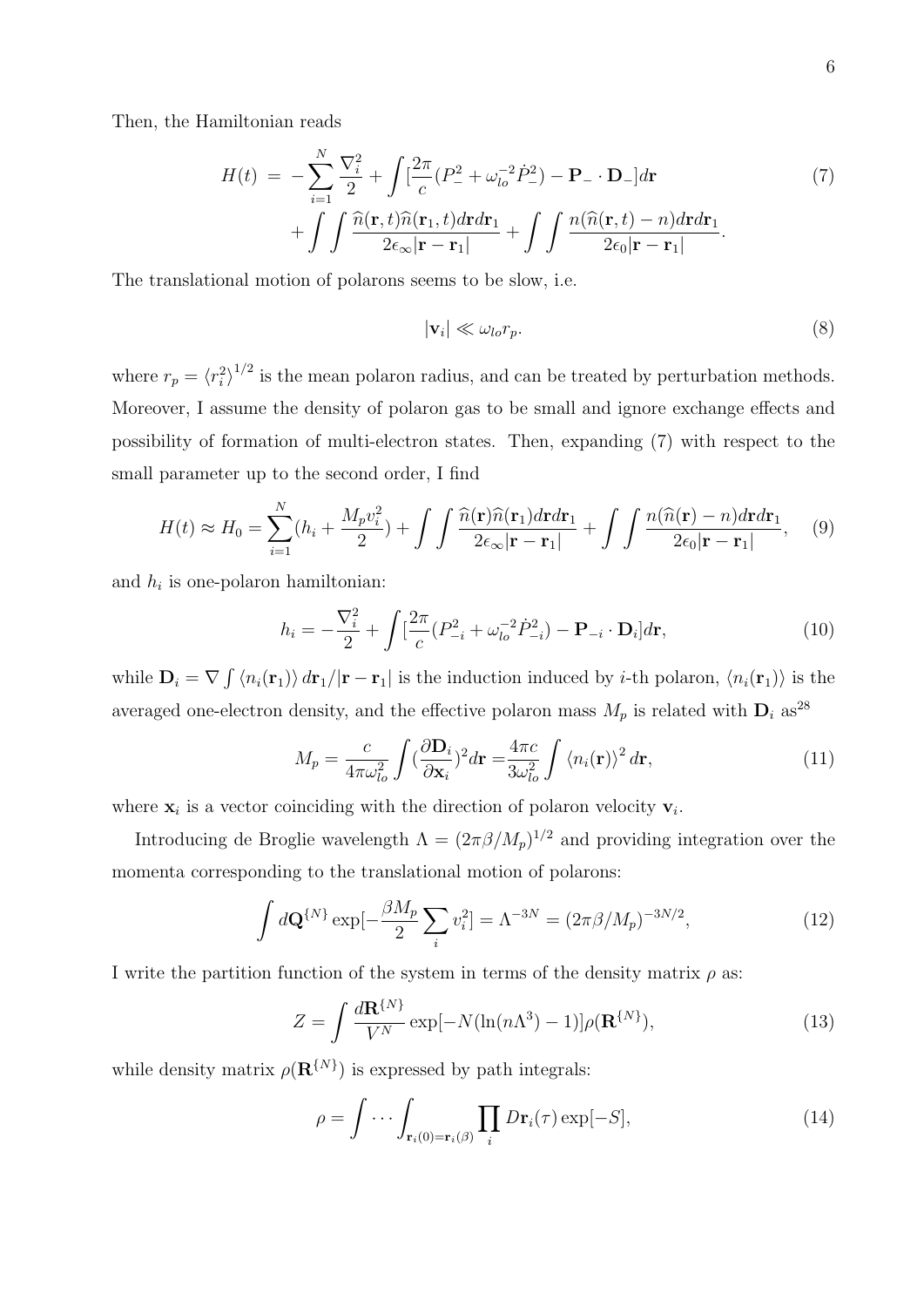where  $\int \cdots \int_{\mathbf{r}_i(0)=\mathbf{r}_i(\beta)}$  means the functional integration over all space-time paths  $\mathbf{r}_i(\tau)$  of the particles,  $S$  is the action of the system:

$$
S = \frac{1}{2} \sum_{i} \int_{0}^{\beta} \dot{r}_{i}^{2}(\tau) d\tau + \sum_{i,j} \sum_{k} \frac{c_{k}^{2}}{2\beta} \int_{0}^{\beta} \int_{0}^{\beta} \exp[i(\mathbf{kr}_{i}(\tau) - \mathbf{kr}_{j}(\sigma))] G_{\omega_{lo}}(\tau - \sigma) d\tau d\sigma
$$

$$
+ \frac{1}{2\beta \epsilon_{\infty}} \sum_{i \neq j} \int_{0}^{\beta} \int_{0}^{\beta} \frac{d\tau d\sigma}{|\mathbf{r}_{i}(\tau) - \mathbf{r}_{j}(\sigma)|} + \frac{n}{2\epsilon_{0}} \int \{ \sum_{i} \int_{0}^{\beta} \frac{d\tau}{|\mathbf{r}_{i}(\tau) - \mathbf{r}|} - \frac{\beta N}{|\mathbf{r}|} \} d\mathbf{r}, \qquad (15)
$$

and  $G_{\omega(\mathbf{k})}(\tau - \sigma)$  is the phonon propagator given by

$$
G_{\omega(\mathbf{k})}(x) = \frac{\exp[(\beta - |x|)\omega_{lo}] + \exp[x\omega_{lo}]}{\exp[\beta\omega_{lo}] - 1}.
$$
\n(16)

To separate the classical and the quantum motions of polarons, I introduce new variables  $\mathbf{u}_i(\tau)$  related as

$$
\mathbf{r}_i(\tau) = \mathbf{R}_i(\tau) + \mathbf{u}_i(\tau). \tag{17}
$$

The variables  $\mathbf{R}^{\{N\}} = {\mathbf{R}_1, \mathbf{R}_2, ..., \mathbf{R}_N}$  are the coordinates of the centers of mass of polarons, and related with the translational (classical) motion of polarons. On the contrary, the variables  $\mathbf{u}_i(\tau)$  correspond to highly oscillating quantum fluctuations. Since I consider the polaron gas at large coupling constants  $\Omega$ , the electrons are well localized:

$$
|\mathbf{u}_i(\tau)| \ll |\mathbf{R}_i(0)|. \tag{18}
$$

Therefore I can expand the Hamiltonian with respect to the small parameter  $|\mathbf{u}_i/\mathbf{R}_i|$  and neglect in the expansion the terms higher than the second order. As a result, I obtain

$$
\rho = \exp[-S_{cl}(\mathbf{R}^{\{N\}}) - S_{mix}(\mathbf{R}^{\{N\}}\mathbf{u}^{\{N\}})] \cdot \rho_q,
$$
\n(19)

where  $S_{cl}$  is the classical action

$$
S_{cl} = \int \int \frac{\widehat{n}_{cl}(\mathbf{r}) \widehat{n}_{cl}(\mathbf{r}_1) d\mathbf{r} d\mathbf{r}_1}{2\epsilon_0 |\mathbf{r} - \mathbf{r}_1|},\tag{20}
$$

while  $\hat{n}_{cl}(\mathbf{r}_1)$  is the density operator determined the distribution of classical charges, it is given by

$$
\widehat{n}_{cl}(\mathbf{r}) = \sum_{i=1}^{N} \delta(\mathbf{r} - \mathbf{R}_i) - n.
$$
\n(21)

On the other hand, the density matrix  $\rho_q$  is related with quantum degrees of freedom and expressed as

$$
\rho_q = \int \cdots \int_{\mathbf{u}_i(0)=0}^{\mathbf{u}_i(\beta)=0} \prod_i D\mathbf{u}_i(\tau) \exp[-\sum_{i=1}^N S_i - \sum_{i \neq j}^N S_{ij}], \tag{22}
$$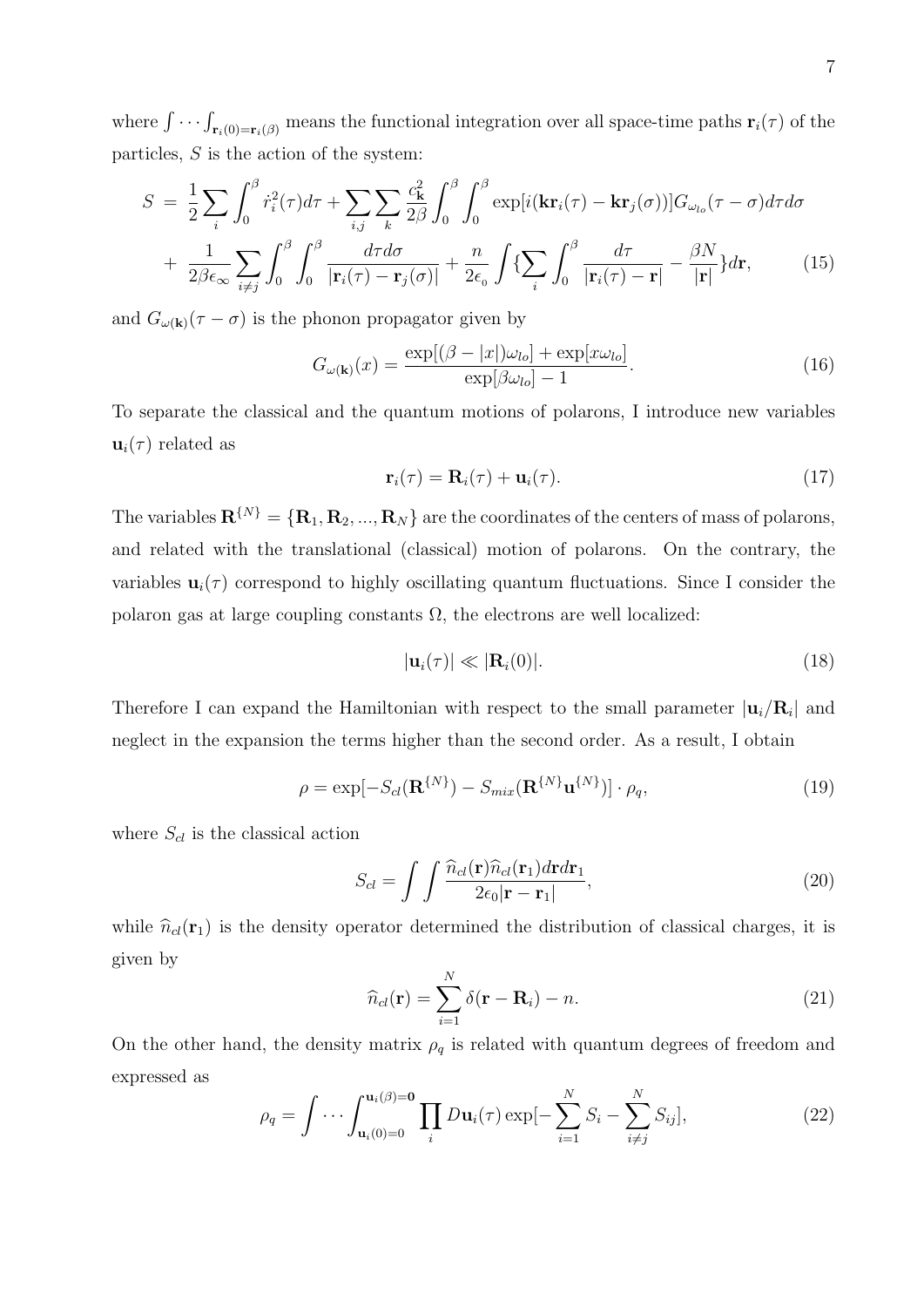where  $S_i$  and  $S_{ij}$  are the one- and the two- electron contributions presented as

$$
S_i(\mathbf{u}_i) = \frac{1}{2} \int_0^\beta \dot{u}_i^2(\tau) d\tau - \frac{\omega_{lo} c}{4\beta} \int_0^\beta \int_0^\beta \frac{d\tau d\sigma G_{\omega_{lo}}(\tau - \sigma)}{|\mathbf{u}_i(\tau) - \mathbf{u}_i(\sigma)|},\tag{23}
$$

$$
S_{ij}(\mathbf{u}_i, \mathbf{u}_j) = \frac{1}{2\beta\epsilon_{\infty}} \int_0^{\beta} \int_0^{\beta} \mathbf{u}_i^{\perp}(\tau) \cdot \mathbf{T}_{ij} \cdot \mathbf{u}_j(\sigma) \widetilde{G}(\tau - \sigma) d\tau d\sigma, \qquad (24)
$$

whereas  $\tilde{G}(\tau - \sigma)$  is the modified phonon propagator given by

$$
\widetilde{G}(x) = \delta(x) - \frac{\omega_{lo} c \epsilon_{\infty}}{2} G_{\omega_{lo}}(x), \qquad (25)
$$

and  $\mathbf{T}_{ij}(\mathbf{R}_{ij})$  is the dipolar tensor depending on the distance  $\mathbf{R}_{ij} = \mathbf{R}_i - \mathbf{R}_j$  between centers of mass of polarons, which takes the form:

$$
T_{ij}^{\alpha\gamma}(\mathbf{R}_{ij}) = \frac{\delta_{\alpha\gamma}\mathbf{R}_{ij}^2 - 3\mathbf{R}_{ij}^{\alpha}\mathbf{R}_{ij}^{\gamma}}{|\mathbf{R}_i - \mathbf{R}_j|^5}.
$$
 (26)

Apart from the classical and the quantum contributions, the density matrix  $\rho$  depends on the mixing part  $S_{mix}(\mathbf{R}^{\{N\}}\mathbf{u}^{\{N\}})$ , but this action includes only the terms which are linearly proportional to  $\mathbf{u}_i(\tau)$  or  $\hat{n}_{cl}(\mathbf{r})$ , corresponding to permanent-dipole-charge and permanent dipole-dipole interactions between polarons. However, I have  $\langle \hat{n}_{cl} \rangle = \langle \mathbf{u}_i \rangle = 0$  due to neutrality of polaron gas and spherical symmetry of the polaron ground state. Therefore, these terms do not yield any contribution to the partition function of the system. Therefore, I can factorize the partition function:

$$
Z = Z_{cl}Z_q, \qquad Z_{cl} = \int \frac{d\mathbf{R}^{\{N\}}}{V^N} \exp[-N(\ln(n\Lambda^3) - 1) - \beta \int \int \frac{\hat{n}_{cl}(\mathbf{r})\hat{n}_{cl}(\mathbf{r}_1)d\mathbf{r} d\mathbf{r}_1}{2\epsilon_0 |\mathbf{r} - \mathbf{r}_1|}],
$$
  

$$
Z_q = \int \cdots \int_{\mathbf{u}_i(0)=0}^{\mathbf{u}_i(\beta)=0} \prod_i D\mathbf{u}_i(\tau) \exp[-\sum_{i=1}^N S_i - \sum_{i \neq j}^N S_{ij}], \qquad (27)
$$

where the effective actions  $S_i$  and  $S_{ij}$  are determined by Eqs. (23) and (24), respectively.

#### III. EVALUATION OF THE FREE ENERGY OF THE SYSTEM

#### A. Classical contribution

The classical part  $Z_{cl}$  corresponds to the partition function of the one-component plasma, i.e. classical point charges with mass  $M_p$  immersed in a jellium. This part gives the following contribution to the free energy:

$$
\beta f_{ocp}(n,T) = -N^{-1} \ln Z_{cl} = \left[ \ln(n\Lambda^3) - 1 \right] + \beta f_{ex}(\Gamma),\tag{28}
$$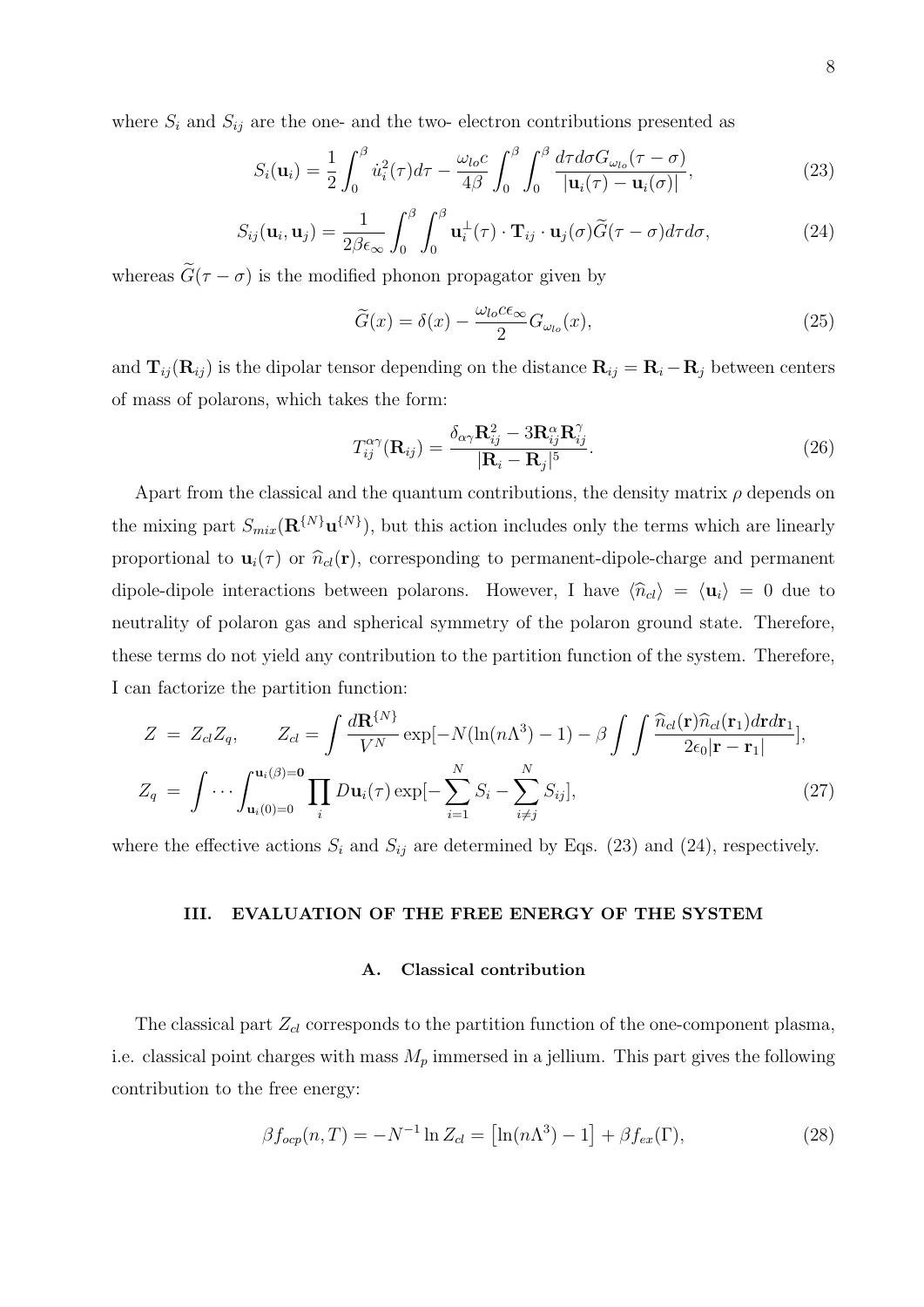where the first term in (28) is the ideal part, while the second one is the excess free energy due to electrostatic interactions between point charges, it can be expressed in terms of dimensionless parameter  $\Gamma = \beta (4\pi n/3)^{1/3}/\epsilon_0$ .<sup>22</sup> There are available analytical expressions for  $f_{ex}(\Gamma)$ , for instance,<sup>29</sup> in the range  $1 < \Gamma < 160$  it can be written as:

$$
\beta f_{ex}(\Gamma > 1) = -0.89752\Gamma + 3.620172\Gamma^{1/4} - 0.75824\Gamma^{-1/4} - 0.81487\ln\Gamma - 2.58274. \tag{29}
$$

The first term in this expression represents the Madelung energy of polarons, while the rest is a temperature-dependent correction due to the thermal motion of polarons. I note that the degeneracy parameter  $\theta$  is determined by the value  $n\Lambda^3$ , whereas the polaron gas is nondegenerate until the parameter is small, i.e.  $\theta = n\Lambda^3 << 1$ .

#### B. Quantum contribution in the ultra-low density limit

When the average density of the gas tends to zero, i.e.,  $n \rightarrow 0$ , polaron interactions are infinitely small and I can ignore  $S_{ij}$  with respect to  $S_i$ . Therefore, I have a system of noninteracting polarons, while the quantum contribution is given by

$$
Z_q = \int \cdots \int_{\mathbf{u}_i(0)=0}^{\mathbf{u}_i(\beta)=0} D\mathbf{u}_i(\tau) \exp[-NS_i].
$$
 (30)

To estimate this partition function, I can use the variational method with the Feynman trial action  $S_0$ <sup>23</sup>

$$
S_0 = \frac{1}{2} \int_0^\beta \dot{u}_i^2(\tau) d\tau + \frac{(\omega_0^2 - \omega_1^2)\omega_1}{8} \int_0^\beta \int_0^\beta d\tau d\sigma G_F(\tau - \sigma) |\mathbf{u}_i(\tau) - \mathbf{u}_i(\sigma)|^2, \qquad (31)
$$

where  $\omega_1$  and  $\omega_0$  are the variational parameters, while  $G_F(\tau)$  is the propagator defined by:

$$
G_F(x) = \frac{\cosh[(\beta/2 - |x|)\omega_1]}{\sinh[\beta\omega_1/2]}.
$$
\n(32)

Then, the variational estimate of the free energy is obtained by a cumulant expansion of (30) with respect to the difference  $\Delta S = S_i - S_0$ , (<sup>23</sup>, see also<sup>30</sup>) and the quantum part of the free energy is expressed as

$$
\beta f_{pol} = -N^{-1} \ln Z_q = \beta f_0 + \langle \Delta S \rangle_0 + \dots \tag{33}
$$

where  $f_0$  is the free energy associated with the trial action, while symbol  $\langle .. \rangle_0$  means the mean value obtained with the use of the trial action  $S_0$ . I remark that the main advantage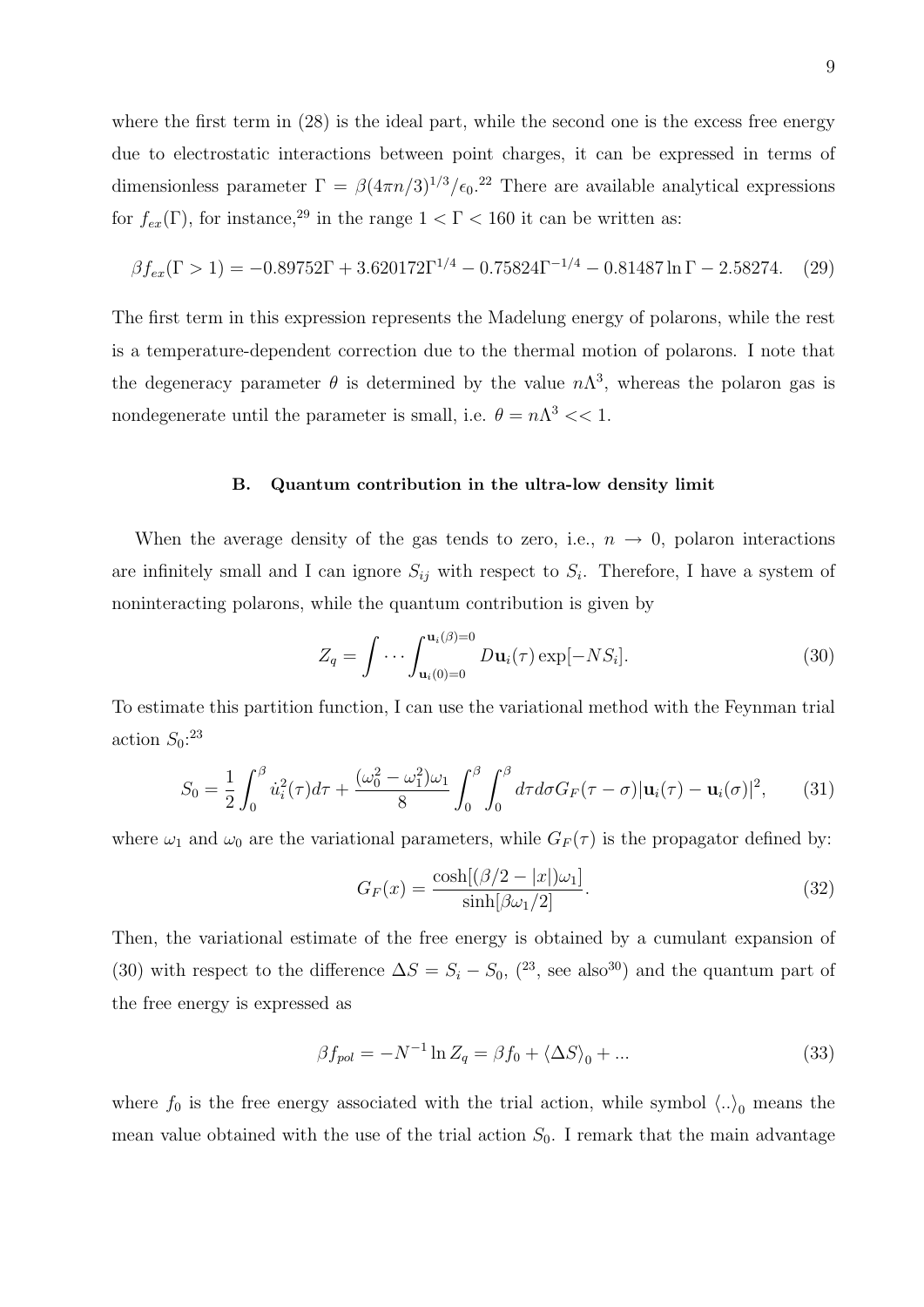of the choice of the Feynman trial action is that the corresponding free energy is calculated explicitly in terms of the variational parameters. As  $\beta\rightarrow\infty,$  it reads<sup>23</sup>

$$
f_{pol} = \frac{3(\omega_0 - \omega_1)^2}{4\omega_0} - \frac{\Omega \omega_0}{\sqrt{\pi}} \int_0^\infty e^{-x} [x + (\frac{\omega_0}{\omega_1} - \frac{\omega_1}{\omega_0})(1 - \exp[-\frac{\omega_0 x}{\omega_1}])]^{-1/2} dx, \tag{34}
$$

Moreover, it can be evaluated analytically in the weak and the strong coupling limits. When  $\Omega >> 1$ , I have  $\omega_1/\omega_{lo} = 1$ , whereas  $\omega_0/\omega_{lo} = 4\Omega^2/9\pi - (4 \ln 2 - 1)$ .

# C. Dispersion contribution

The quantum part  $Z_q$  deviates from  $\exp{-\beta N f_{pol}}$  at moderate density n of polarons due to their interactions. In the case of the Feynman trial action, it can be presented as

$$
Z_q = Z_d \exp[-\beta N f_{pol}], \qquad Z_d = \int \cdots \int_{\mathbf{u}_i(0)=0}^{\mathbf{u}_i(\beta)=0} \prod_i D\mathbf{u}_i(\tau) \exp[-S_{dd}]. \tag{35}
$$

where  $Z_d$  is the dispersion contribution, while  $S_{dd}$  is the effective action of the induced dipoledipole interactions between polarons:

$$
S_{dd} = \frac{1}{2} \sum_{i}^{N} \left[ \int_{0}^{\beta} \dot{u}_{i}^{2}(\tau) d\tau + \frac{(\omega_{0}^{2} - \omega_{1}^{2})\omega_{1}}{4} \int_{0}^{\beta} \int_{0}^{\beta} d\tau d\sigma G_{F}(\tau - \sigma) |\mathbf{u}_{i}(\tau) - \mathbf{u}_{i}(\sigma)|^{2} \right] (36)
$$

$$
+ \sum_{i \neq j}^{N} \int_{0}^{\beta} \int_{0}^{\beta} \mathbf{u}_{i}^{\perp}(\tau) \cdot \mathbf{T}_{ij} \cdot \mathbf{u}_{j}(\sigma) \frac{\widetilde{G}(\tau - \sigma)}{2\beta \epsilon_{\infty}} d\tau d\sigma.
$$

As it is seen, this action is quadratic with respect to  $\mathbf{u}_i$  and corresponds to a set of Drude oscillators interacting by induced dipolar forces. The most difficult part of the free energy comes from this contribution, because the dispersion forces should be collectively treated. Moreover their evaluation requires data on the two-electron density distribution  $n_2(\mathbf{r}, \mathbf{r}') = \langle \langle \hat{n}\hat{n} \rangle \rangle$ . However the low-density of polaron gas  $nr_p^3 \ll 1$  and different scales in quantum and classical motions allows me to simplify these contribution and represents the two-electron density as a product  $n_2(\mathbf{r}, \mathbf{r}') \sim ng(\mathbf{R})n_1(r)$ , where  $g(\mathbf{R})$  is the correlation function responsible for the distribution of centers mass of polarons. Concerning the quantum contribution  $Z_q$ , I can treat polarons as polarizable particles in polar medium and consider only induced dipolar interactions between them, since the electrostatic Coulomb interactions are taken in account by (28), while other electrostatic interactions (like as permanent-dipolecharge and permanent dipole-dipole contributions) disappear due to spherical symmetry of the polaron ground state.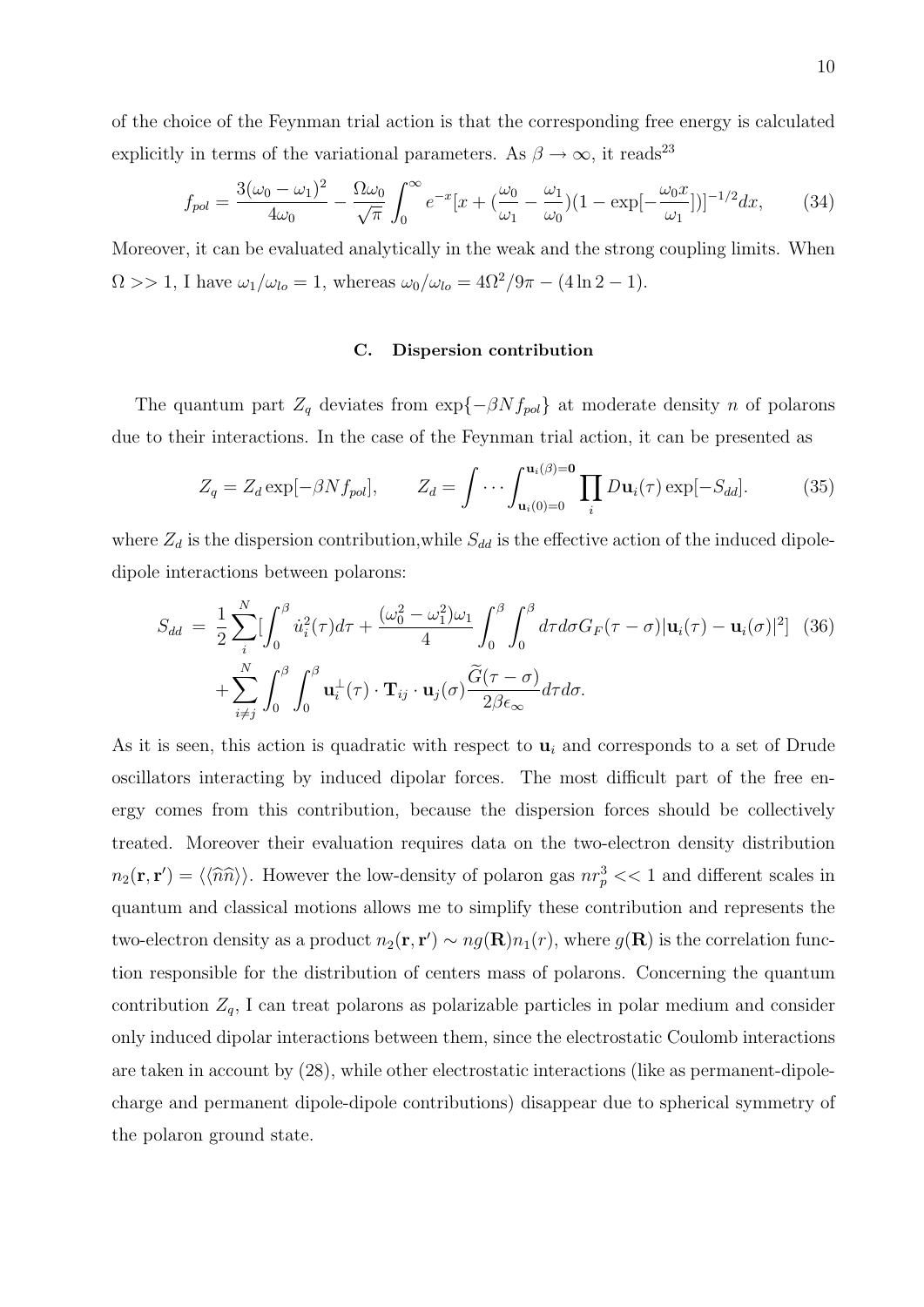To begin with the dispersion forces, I use the fourier transform of the variables  $\mathbf{u}_i(\tau)$ :

$$
\mathbf{u}_{i}(\omega) = \int \mathbf{u}_{i}(\tau) \exp[i\omega\tau] d\tau, \qquad (37)
$$

and define the polarizability  $\alpha_F(\omega)$  of the Feynman quasiparticle

$$
\alpha_F(\omega) = \frac{\omega^2 - \omega_1^2}{\omega^2[\omega_0^2 - \omega^2]}.
$$
\n(38)

Then, using the dielectric frequency-dependent function of the host medium

$$
\epsilon_h(\omega) = \frac{\epsilon_\infty (\omega_{lo}^2 - \omega^2)}{\omega_{to}^2 - \omega^2} = \epsilon_\infty + \frac{(\epsilon_0 - \epsilon_\infty) \omega_{to}^2}{\omega_{to}^2 - \omega^2},\tag{39}
$$

which has pole at  $\omega = \omega_{to} = \omega_{lo} \sqrt{\epsilon_{\infty}/\epsilon_0}$  and equals zero at  $\omega = \omega_{lo}$ , I arrive at

$$
S_{dd} = \frac{1}{2} \sum_{ij}^{N} \int \mathbf{u}_i(\omega) \cdot \left[ \frac{\mathbf{I}_{ij}}{\alpha_F(\omega)} + \frac{\mathbf{T}_{ij}}{\epsilon_h(\omega)} \right] \cdot \mathbf{u}_j(\omega) d\omega.
$$
 (40)

where  $\mathbf{I}_{ij}$  is the tensor, whose elements equal to  $\delta_{ij}$ . Thus, when the polaron gas is subjected to an external frequency-dependent field  $\mathbf{E}_{\ell}(\omega)$ , the later induces the instantaneous moment  $\mathbf{u}_i(\omega)$  given by

$$
\mathbf{u}_{i}(\omega) = [\mathbf{I}_{ij}/\alpha_F(\omega) + \mathbf{T}_{ij}/\epsilon_h(\omega)]^{-1} \cdot \mathbf{E}_{\ell}(\omega), \qquad (41)
$$

where symbol  $[\mathbf{I}_{ij}/\alpha_F(\omega) + \mathbf{T}_{ij}/\epsilon_h(\omega)]^{-1}$  means matrix inverse to  $[\mathbf{I}_{ij}/\alpha_F(\omega) + \mathbf{T}_{ij}/\epsilon_h(\omega)]$ . At the same time, the average moment  $\langle \mathbf{u}_i(\omega) \rangle$  is related with the effective polarizability  $\alpha(\omega)$  of the polaron gas

$$
\langle \mathbf{u}_i(\omega) \rangle = \alpha(\omega) \mathbf{E}_\ell(\omega) / \epsilon_h(\omega). \tag{42}
$$

Thus, the effective polarizability is formally expressed as

$$
\alpha(\omega)/\epsilon_h(\omega) = \langle [\mathbf{I}_{ij}/\alpha_F(\omega) + \mathbf{T}_{ij}/\epsilon_h(\omega)]^{-1} \rangle. \tag{43}
$$

However the computation of the polarizability is not simple. To perform it, I should calculate the matrix  $[\mathbf{I}_{ij}/\alpha_F(\omega) + \mathbf{T}_{ij}/\epsilon_h(\omega)]^{-1}$  and then average this matrix. Formally, the relation for effective polarizability  $\tilde{\alpha}(\omega) = \alpha(\omega)/\epsilon_h(\omega)$  can be rewritten as Dyason's equation<sup>31</sup>

$$
\widetilde{\alpha}(\omega) = \frac{\widetilde{\alpha}_F(\omega)}{\left[1 - \widetilde{\alpha}_F(\omega)U(\widetilde{\alpha}(\omega), n)\right]},\tag{44}
$$

where  $\tilde{\alpha}_F(\omega) = \alpha_F(\omega)/\epsilon_h(\omega)$  and  $U(\tilde{\alpha}(\omega), n)$  is the self-energy. Using suitable approximations for  $U(\tilde{\alpha})$ , I should solve (44) to find a complex solution  $\tilde{\alpha}(\omega)$  and calculate the density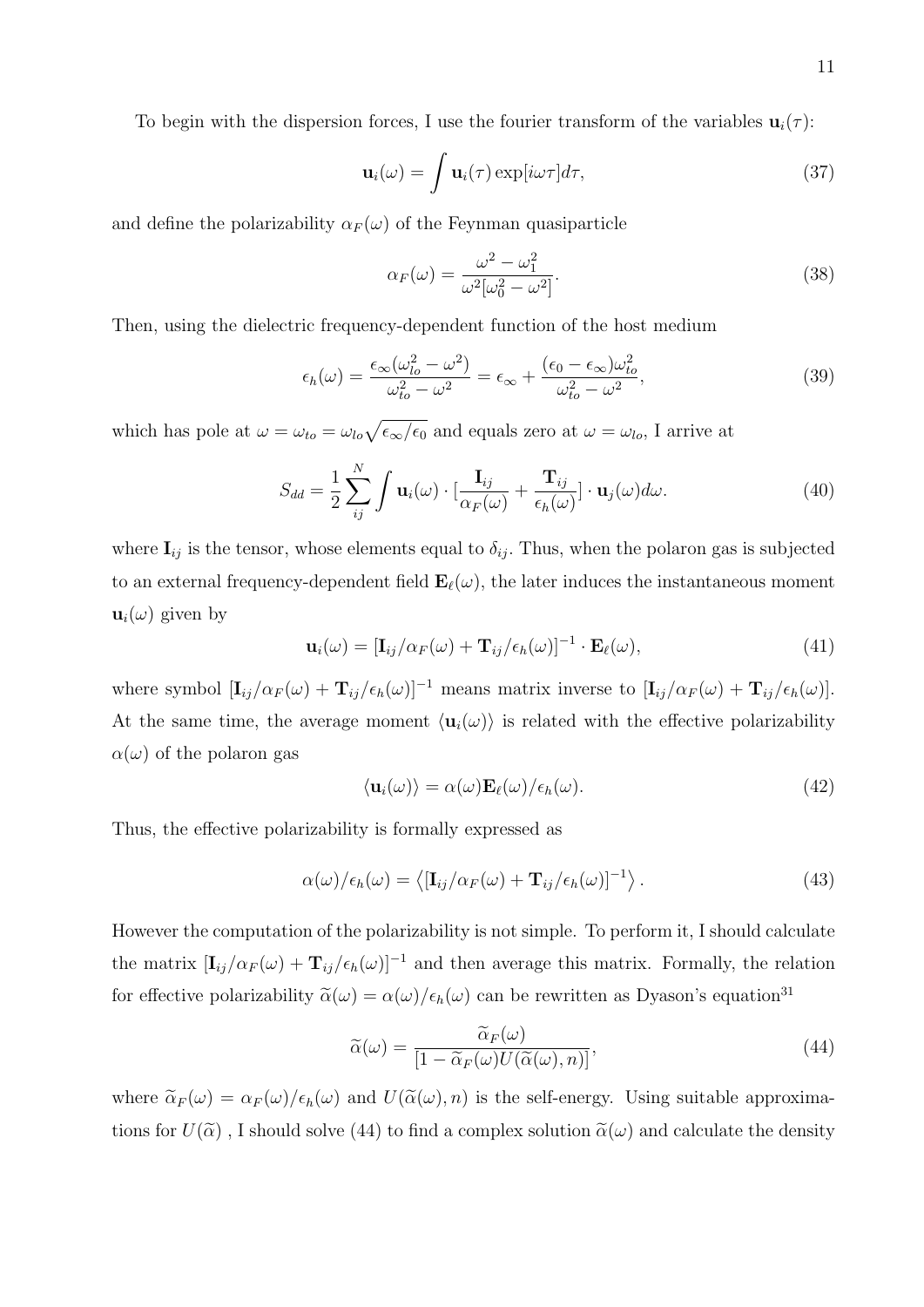of states  $D(\omega, n)$ , which defines the number of eigen-states with frequency  $\omega$  in a small interval  $[\omega; \omega + d\omega]$ .

With the use of the fluctuation-dissipation theorem I relate the imaginary part  $\tilde{\alpha}_i$  of the polarizability and the density of states (DOS):

$$
D(\omega, n) = 6\omega \widetilde{\alpha}_i(\omega)/\pi.
$$
\n(45)

I remark that the polarizability has an imaginary part at a finite range  $\omega$  –  $\lt \omega$   $\lt \omega$ <sub>+</sub>, where  $ω_$  and  $ω_+$  are the edge eigen-frequencies. To reveal the role of these eigen-frequencies, I note that  $\epsilon_h(\omega \to \omega_{lo}) \to 0$ , and there are no nontrivial real solutions for  $\mathbf{u}_i(\omega)$  in the range  $\omega_{to} < \omega < \omega_{lo}$ . Hence electrons can not move in the polarizable medium subjected to the field altering with frequency  $\omega_{to} < \omega < \omega_{lo}$ . This is a consequence of the formation of phonon polaritons which are stationary electro-magnetic waves in the polarizable medium. The presence of polaritons results in a stopgap at the range  $\omega_{to} < \omega < \omega_{lo}$  where polaritons decay. Therefore, if the low-edge frequency  $\omega_-(n)$  is to be equal to the phonon frequency  $\omega_{lo}$  under a certain critical density  $n_c$ , an instability of eigen-modes takes place,<sup>3</sup> and the behavior of the polaron gas changes sufficiently. This critical density plays a central role in behavior of quantum polarizable particles, while the condition of this transition can be formulated as

$$
\omega_{-}(n_c) = \omega_{lo}.\tag{46}
$$

Then, using the conventional formulas<sup>2</sup> for the set of harmonic oscillators, I arrive at

$$
\beta f_d(n,T) = -\frac{\ln Z_d}{N} = \int_0^\infty [D(\omega, n) - 3\delta(\omega - \omega_0 + \omega_1)] \ln(2\sinh(\frac{\beta\omega}{2}))d\omega, \tag{47}
$$

in which I take into account that the free energy of the Feynman trial action is equal to  $f_0(T \to 0, \Omega \to \infty) = 3(\omega_0 - \omega_1)/2$ . The expression for dispersion contribution  $f_d$  can be written in terms of a dimensionless function  $d(\eta, \zeta, \overline{\omega}, \overline{\omega}_1)$  depending on the dimensionless parameters  $\zeta = 2\beta c^2/9\pi >> 1$ ,  $\eta = n/n_c \le 1$ , and on the variational frequencies  $\bar{\omega}$  =  $9\pi\omega_0/2c^2 = \omega_0/\gamma\omega_{lo}, \overline{\omega}_1 = \omega_1/\omega_{lo}, \text{ and } \gamma = 4\Omega^2/9\pi.$ 

$$
9\pi f_d/2c^2 = \zeta^{-1}d(\eta, \zeta, \overline{\omega}, \overline{\omega}_1) =
$$
  
\n
$$
\frac{1}{\zeta} \int_0^\infty [D(x, \eta, \overline{\omega}, \overline{\omega}_1) - 3\delta(x - \overline{\omega} + \gamma^{-1}\overline{\omega}_1)] \ln(2\sinh[\frac{\zeta x}{2}]) dx.
$$
\n(48)

Introducing the dimensionless free energy  $\overline{f} = 9\pi f(n,T)/2c^2$ , I have finally:

$$
\overline{f} = \frac{3(\overline{\omega} - \gamma^{-1}\overline{\omega}_1)^2}{4\overline{\omega}} - \frac{3(\overline{\omega}_1\overline{\omega})^{1/2}}{2} \int_0^\infty F(\overline{\omega}/\overline{\omega}_1, x) dx + \zeta^{-1}[d(\eta, \zeta, \overline{\omega}, \overline{\omega}_1) + \ln \theta + f_{ex}(\Gamma)], \tag{49}
$$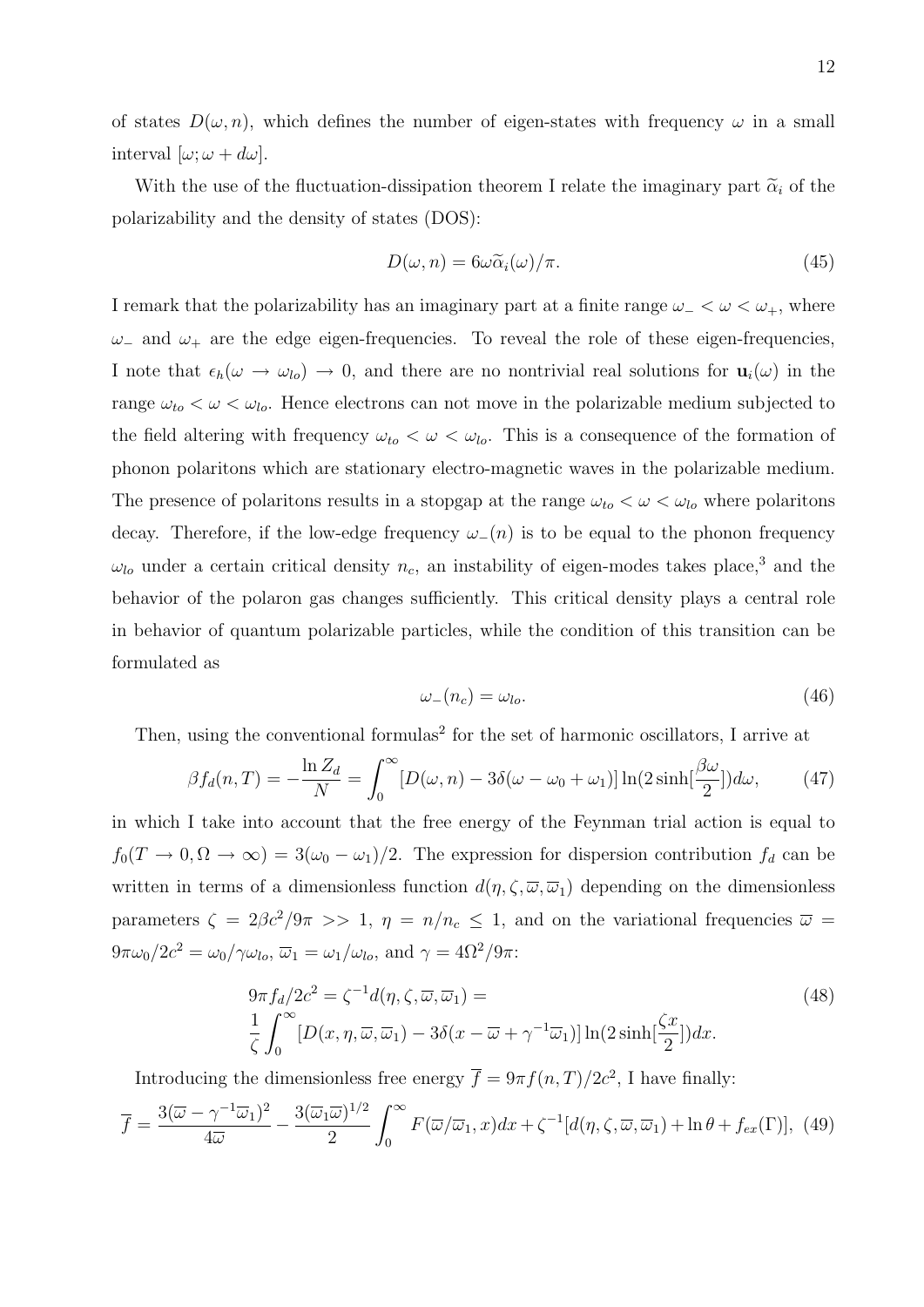where  $F(z, x) = \exp(-x/z) / \sqrt{(x + [z^2 - 1])(1 - \exp[-x])}$ , while  $f_{ex}(\Gamma)$  and  $d(\eta, \zeta)$  are calculated by (29) and (48), respectively, whereas  $\Theta(\eta,\overline{\omega},\overline{\omega}_1)=n\Lambda^3$ . Therefore, the complete behavior of the nondegenerate polaron gas is described by (49) with the dimensionless free energy  $\overline{f}(\overline{\omega}, \overline{\omega}_1, \zeta, \Gamma, \eta, \gamma)$  depending on dimensionless parameters  $\zeta, \Gamma, \gamma$ , and  $\eta$ . The variational frequencies  $\overline{\omega}$  and  $\overline{\omega}_1$  are obtained by the minimization of the free energy:

$$
\frac{\partial \overline{f}}{\partial \overline{\omega}} = \frac{\partial \overline{f}}{\partial \overline{\omega}_1} = 0.
$$
\n(50)

They depend on the dimensionless density  $\eta$  and the dimensionless inverse temperature  $\zeta$ . This means that the frequency  $\bar{\omega}$  and the mean polaron radius should be calculated selfconsistently by the extremum  $(50)$ . Thermodynamic properties such as pressure p, chemical potential  $\mu$ , and compressibility  $\kappa$  are calculated by the usual relations:

$$
p = n^2 \frac{\partial f}{\partial n}, \qquad \mu = f + n \frac{\partial f}{\partial n}, \qquad \kappa^{-1} = n \frac{\partial p}{\partial n}.
$$
 (51)

Therefore, the set of Eqs. (29), (48), and (49) is my final result for the free energy, it describes completely the behavior of the nondegenerate polaron gas, though additional approximations for  $U(\tilde{\alpha})$  are required to solve this set. Below I will consider a model, which allows me to treat semi-analytically these relations.

### IV. ANALYSIS

Although the results described above are valid not only for large coupling constants  $\Omega$ but also at intermediate coupling, to provide semi-analytical analysis, I consider the strong coupling limit  $\Omega \to \infty$ . In this case my formulas are simplified since  $\overline{\omega}_1/\overline{\omega} \to 0$  and I have the well known results<sup>23</sup> when  $\beta \to \infty$  and  $n \to 0$ :

$$
\frac{9\pi f_{pol}}{2c^2} = \frac{3\overline{\omega}}{4} - \frac{3\overline{\omega}^{1/2}}{2}, \qquad M_p = \overline{\omega}^2, \qquad r_p = \frac{3\sqrt{3\pi}}{2c}.
$$
 (52)

Finite-temperature corrections to these relations and next-order terms with respect to  $\Omega$  are well documented in literature.<sup>32</sup>

With the same accuracy I can put  $\overline{\omega}_1 = 0$  in the relations for the dispersion contribution and ignore the difference between phonons and polaritons, furthermore I consider the lowtemperature asymptotic  $\beta \to \infty$  ignoring in (48) the terms proportional to  $exp[-\beta\omega_{lo}]$ . Then, the condition for the polarization catastrophe reads:

$$
\omega_{-}(n_c) = 0,\tag{53}
$$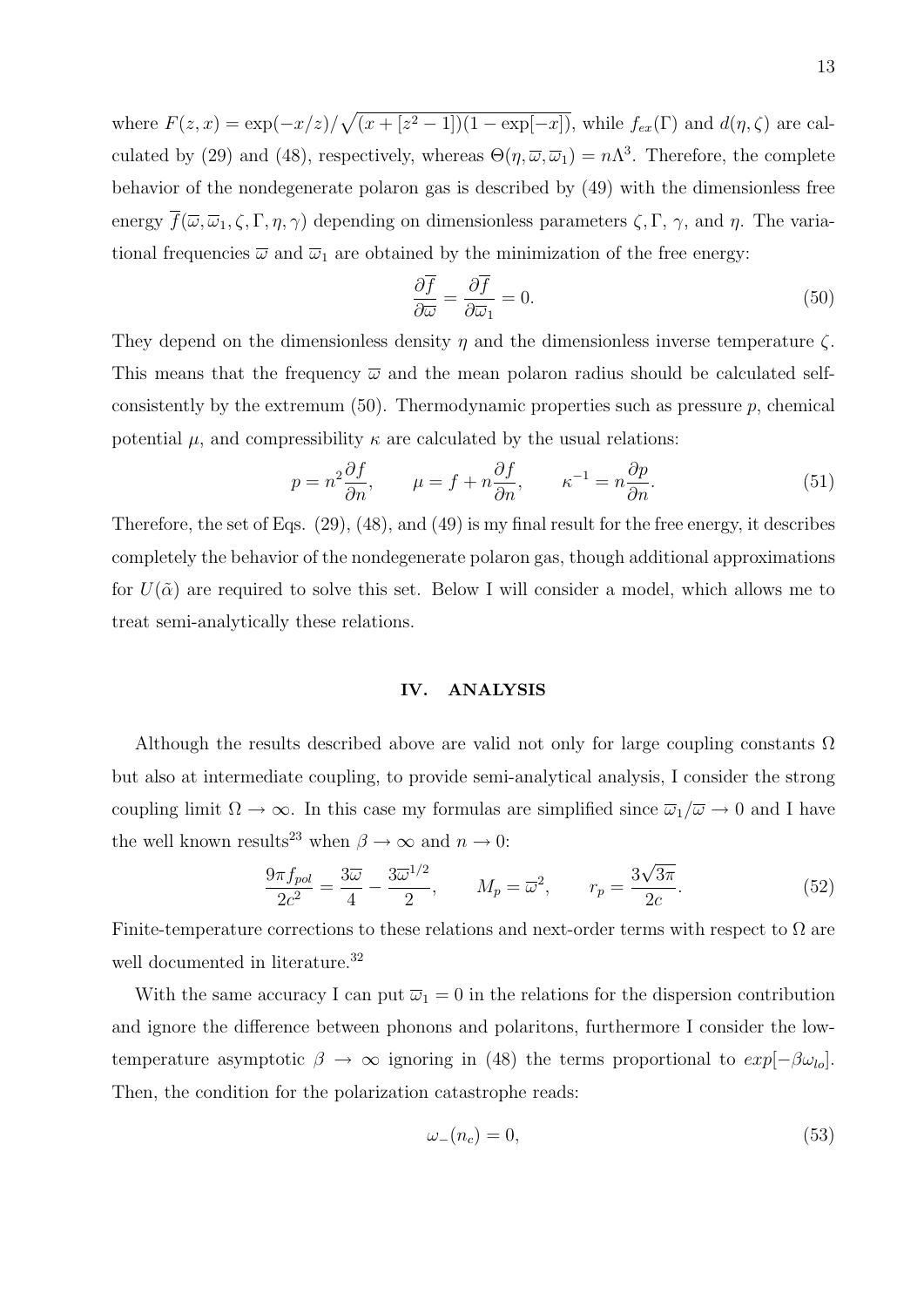while the polarizability of an isolated polaron is given by

$$
\alpha_F(\omega) = \frac{1}{\omega_0^2 - \omega^2}.\tag{54}
$$

and the dispersion contribution is expressed as

$$
\zeta^{-1}d(\eta,\zeta,\overline{\omega},\overline{\omega}_1=0) = \frac{1}{2} \int_0^\infty x[D(x,\eta,\overline{\omega}) - 3\delta(x-\overline{\omega})]dx. \tag{55}
$$

The next level of the consideration requires information on  $D(x, \eta, \overline{\omega})$  and, respectively, an approximation for the self-energy  $U(\tilde{\alpha}(\omega), n)$ . I note the physical meaning of the selfenergy, i.e. the value  $U(\tilde{\alpha})$  is related with the average dipolar energy  $U_d$  of an effective dipolar liquid, while the later can be presented in terms of the pair distribution function  $g(\mathbf{r}\Psi_1\Psi_2, \widetilde{\alpha})$  of induced dipoles with an effective momentum  $d = (3\widetilde{\alpha}/\beta)^{1/2}$ :

$$
U(\tilde{\alpha}, n) = -\frac{2\beta U_d}{3\tilde{\alpha}} = n \int \frac{\mathbf{d} \cdot \mathbf{T} \cdot \mathbf{d}}{d^2} g(\mathbf{r} \Psi_1 \Psi_2, \tilde{\alpha}) \frac{d\mathbf{r} d\Psi_1 d\Psi_2}{(4\pi)^2},
$$
(56)

where  $\Psi_1$  and  $\Psi_2$  are the Euler angles of the interacting dipoles. In general, the required information on  $g(\mathbf{r}\Psi_1\Psi_2, \tilde{\alpha})$  can be obtained by the integral equation theory<sup>33</sup> or directly by approximating function  $U(\tilde{\alpha}, n)$ .<sup>24,34</sup> In our case the function  $U(\tilde{\alpha}, n)$  as well as  $g(\mathbf{r}\Psi_1\Psi_2, \tilde{\alpha})$ depend on the two dimensionless parameters:  $n\sigma^3$  and  $\tilde{\alpha}_F(0)\sigma^{-3}$ , where  $\sigma$  is the characteristic size of short-range correlations in the effective liquid. The first of these parameters means the relative fraction of the volume occupied by the dipoles, while the second one indicates a strength of an isolated dipole. Dependencies of the functions on these parameters are quite complicated and well parameterized only in the case when  $\tilde{\alpha}_F \sigma^{-3} << 1$  corresponding to a weakly polarizable classical liquid. Since I consider polarons as distinguishable quasiparticles, what means  $\sigma \gtrsim 2r_p$ . Hence, taking into account the relation between  $r_p$  and  $\omega_0$ , I have  $\tilde{\alpha}_F(0)\sigma^{-3} \approx r_p/18\epsilon_\infty = 1/4(1-\epsilon_\infty/\epsilon_0)$ , which more than an order exceeds the values typical for classical liquids. At the same time, as I indicated below, the parameter  $n\sigma^3$  is less than  $1/2$  at  $n = n_c$ . Therefore, it is reasonable to consider the low-density (LD) limit when  $n\sigma^3 \to 0$  as an approximation for our case. Then, the dependency  $U(\tilde{\alpha}, n)$  can be easily found

$$
U(\tilde{\alpha}, n\sigma^3 \to 0) = \frac{8\pi n\tilde{\alpha}}{3\sigma^3},\tag{57}
$$

while equation  $(44)$  becomes quadratic and may be solved analytically.

Analyzing the free energy (49), I note first that parameter  $\eta < 1$  is small, while parameter  $\zeta >> 1$  and parameter  $\Gamma >> 1$  are large. Therefore, in the zero approximation the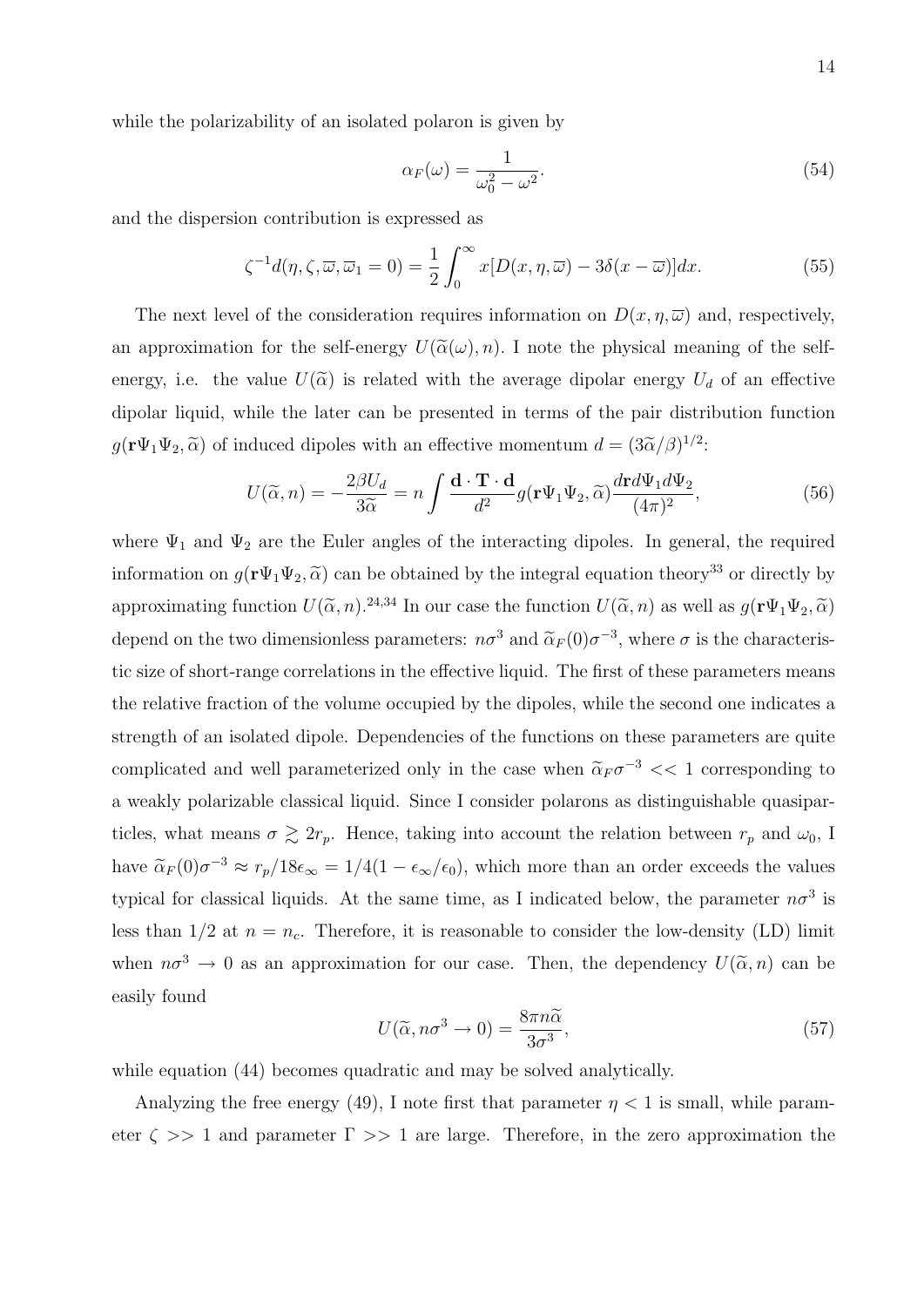asymptotic behavior of the polaron gas is described by the function  $\overline{f}(\overline{\omega}, \zeta = \Gamma = \infty, \eta) =$  $\overline{f}_{PC}(\overline{\omega}, \eta)$ , but this limiting case corresponds exactly to the polaron crystal, which has been studied before.<sup>3</sup> Hence, my model recovers the formation of polaron crystals and I should estimate the influence of finite values of parameters  $\eta$ ,  $\zeta$ , and  $\Gamma$  for evaluating the behavior of the polaron gas.

To continue the analysis, I have to choose the cut-off distance  $\sigma$ . It is obvious that  $\sigma(n \to 0) \to 2r_p$  due to the construction of dipolar interactions and inequality (18). However, the size can deviate from the twice mean polaron radius due to exchange effects in the concentrated regime. Nevertheless, with the same level of the accuracy as before, I ignore these deviations and assume  $\sigma(n) = 2r_p(n)$ . Then, all the required quantities are calculated analytically. The real  $(\tilde{\alpha}_r)$  and the imaginary  $(\tilde{\alpha}_i)$  parts of the polarizability are given by:

$$
\tilde{\alpha}_r(\omega < \omega_-) = \frac{2n_c[(\omega_0^2 - \omega^2) - (\omega_+^2 - \omega^2)^{1/2}(\omega_-^2 - \omega^2)^{1/2}]}{n\omega_0^4},
$$
\n
$$
\tilde{\alpha}_r(\omega > \omega_+) = \frac{2n_c[(\omega_0^2 - \omega^2) + (\omega_+^2 - \omega^2)^{1/2}(\omega_-^2 - \omega^2)^{1/2}]}{n\omega_0^4},
$$
\n
$$
\tilde{\alpha}_i(\omega_- < \omega < \omega_+) = \frac{2n_c(\omega_+^2 - \omega^2)^{1/2}(\omega^2 - \omega_-^2)^{1/2}}{n\omega_0^4},
$$
\n
$$
(58)
$$

where  $\omega$ -and  $\omega_+$  are the edge eigen-frequencies expressed as

$$
\omega_{\pm} = \omega_0 [1 \pm \sqrt{\eta}]^{1/2},\tag{59}
$$

whereas the critical density  $n_c$ , at which  $\omega_-(n_c) = 0$ , is given by

$$
n_c = \frac{3r_p^3 \omega_0^4 \epsilon_\infty^2}{4\pi} = \frac{243\epsilon_\infty^2}{64\pi r_p^5(n)} = \frac{3^{1/2} 9\epsilon_\infty^2 \omega_0^{5/2}}{2^{1/2} 8\pi}.
$$
 (60)

The expression for dispersion contribution  $d(\eta, \zeta)$  reads:

$$
\zeta^{-1}d(\eta,\zeta \to \infty) = \frac{3}{\pi} \int_0^{\pi} [(1+\eta^{1/2}\cos y)^{1/2} - 1] \sin^2 y dy. \tag{61}
$$

and expressed in terms of a hypergeometric function. Expanding the integrand function in series with respect to  $\eta$ , I find

$$
\zeta^{-1}d(\eta,\zeta \to \infty) = -\left[\frac{3\eta}{64} + \frac{15\eta^2}{2048} + \cdots\right].\tag{62}
$$

Therefore, the dispersion contribution is negative and provide attractions between polarons. At low densities it gives a contribution  $\propto n^2$  to the total free energy as it should be to provide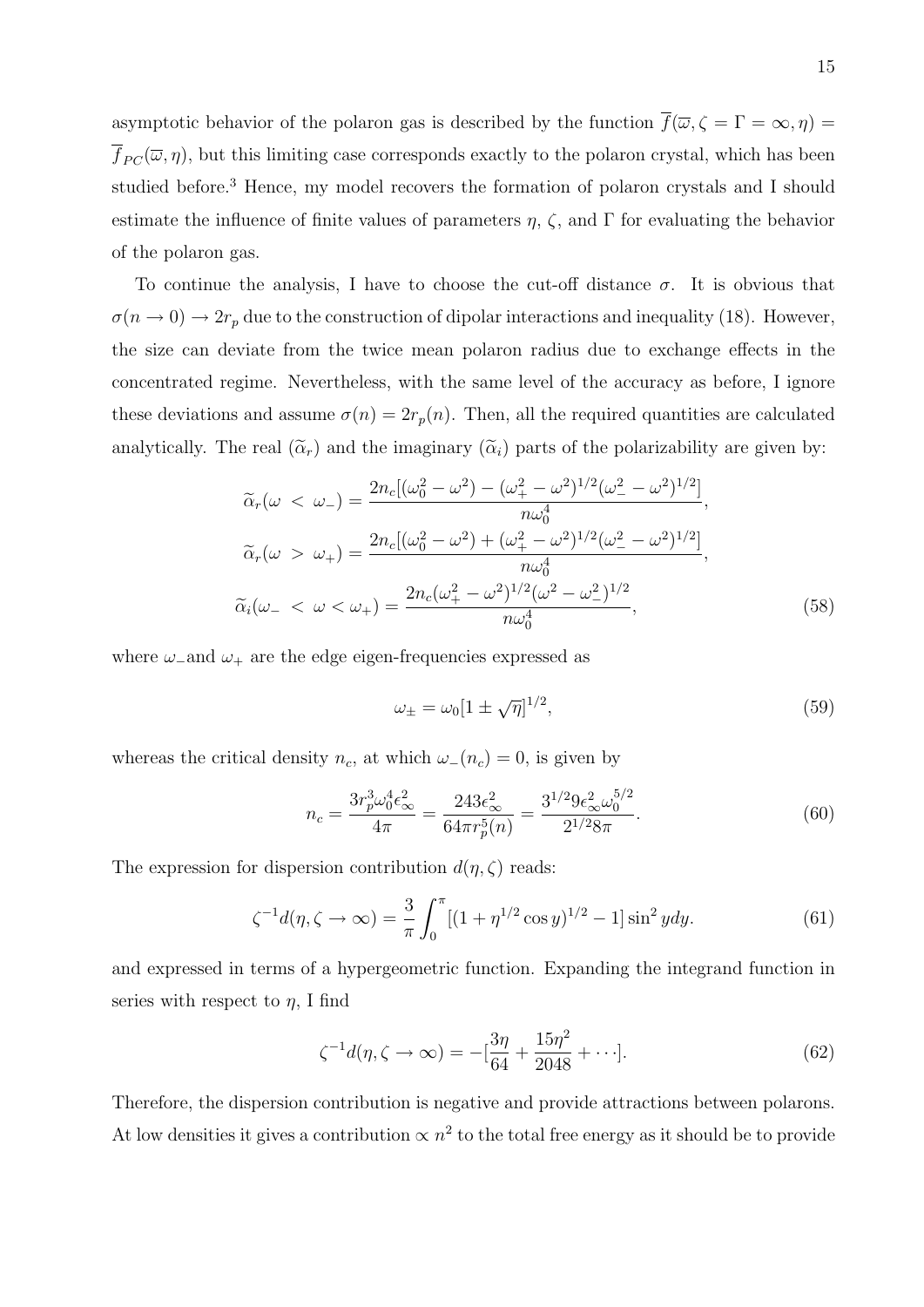van-der-Waals tails  $\propto r_s^{-6}$ , (where  $r_s = (4\pi n/3)^{1/3}$  is the inter-electron distance). However, the dispersion contribution deviates significantly from this asymptotic behavior at increased densities (see, Fig. 1), indicating a strong cooperative effect of the dispersion forces. It is approximately twice stronger than the estimate obtained by the linear contribution, i.e. the first term in (62). Therefore, the dispersion term is always small with respect to the free energy of polaron formation, i.e.  $f_d/f_{pol} \leq \eta/16$  ( $\eta \leq 1$ ), nevertheless this contribution has a pronounced effect on the polaron formation in the vicinity of  $n_c$ . The dispersion forces do not play a role at low densities, but become significant at intermediated densities and even dominant in the thermodynamic behavior of polaron gas in the vicinity of  $n_c$ .

The dispersion forces result not only in attractions between polarons, but increase also the mean polaron radius. Moreover, the spherically symmetrical state of polarons can disappear due to the dispersion forces. The simple estimates indicate that the dimensionless polaron radius  $\overline{r}_p = \overline{\omega}^{-1/2}$  follows the relation:

$$
\overline{r}_p(n) = 1 - 4\zeta^{-1}\overline{r}_p + \frac{3\eta \overline{r}_p}{32} + \frac{5\eta^2 \overline{r}_p^2}{128} + \dots
$$
\n(63)

The second term in the right side of (63) is caused by classical pressure of the polaron gas due to the thermal motion of polarons. It decreases the polaron radius, but the effect is minor, because the term includes the small factor  $\zeta^{-1} << 1$ . The next terms in the right side of (63) are due to the dispersion contribution providing a negative pressure. At moderate temperatures they increase the mean polaron radius by several percents, while the localized spherically symmetrical solution disappears at low enough temperatures when the polaron density exceeds some critical value, i.e.  $\eta > \eta_{ei}(T)$ . Our estimates indicate that this value is less than unity at  $\zeta > 32$  (Fig. 2) and decreases monotonically as temperature decreases, i.e. the solution disappears before the dielectric catastrophe takes place. Thus, the dispersion forces lead to a transition at low temperatures, since the localized electron states with zero dipole momentum can not exist at  $n > n_{ei}(T)$ .

In this paper I do not treat properly the absorption spectrum, since it requires to account of anharmonic contributions to the polaron self-trapped potential. I note only that the characteristic frequency is inversely proportional to the mean polaron radius, hence I have for the maximum frequency  $\omega_m$  of the absorption spectrum

$$
\omega_m \sim \omega_0(n) = \frac{2c^2}{9\pi} [1 - 4\zeta^{-1} \overline{r}_p + \frac{3\eta \overline{r}_p}{32} + \frac{5\eta^2 \overline{r}_p^2}{128} + \ldots]^{-2}
$$
(64)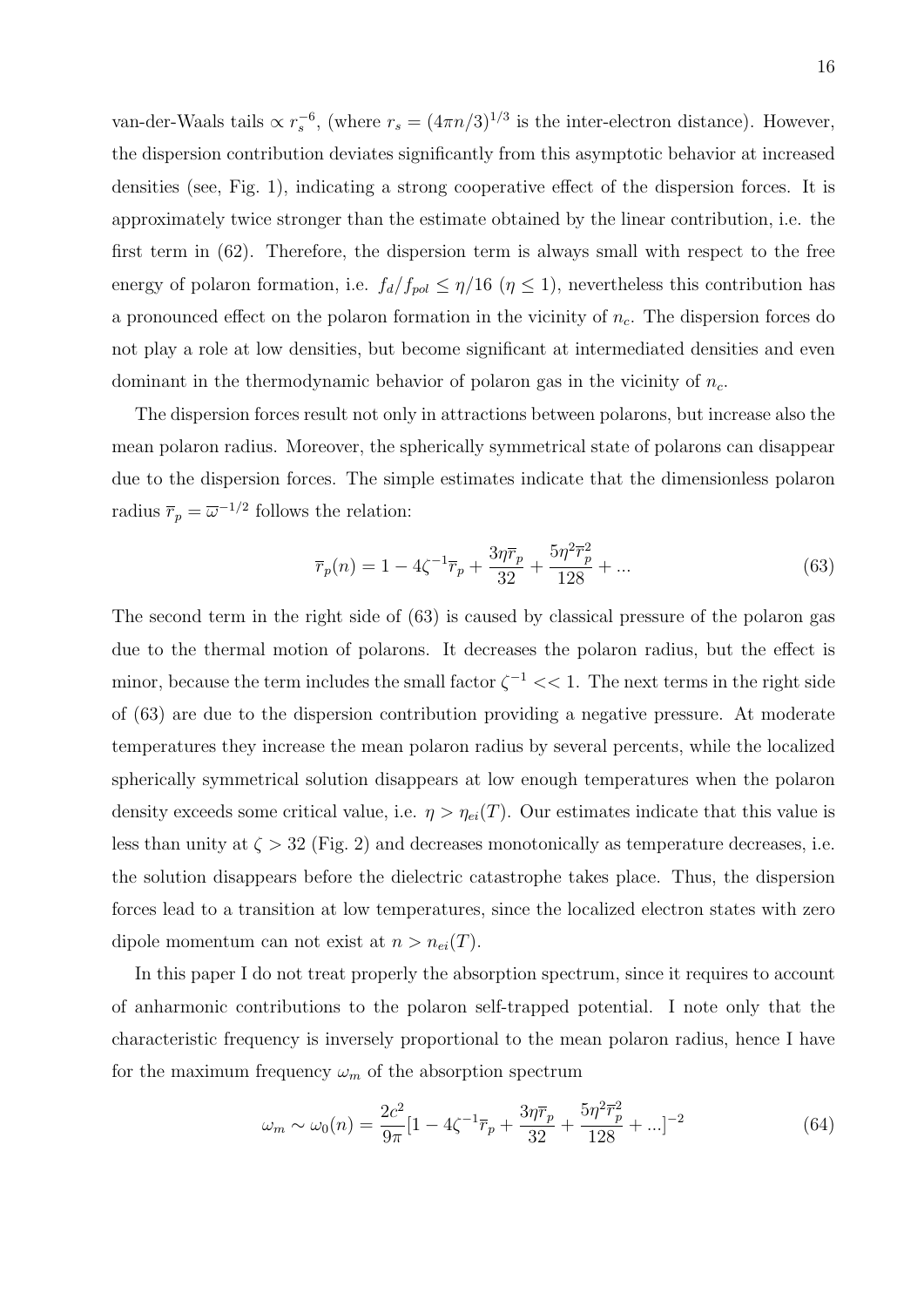Therefore, an increased temperature results in the blue shift of the absorption spectrum, whereas an increased radius leads to a decrease in the frequency (Fig. 2), which can be detected as a red shift of the maximum of the absorption spectrum.

Let us focus on the behavior of the polaron gas near the critical density  $n_c$ . Formally, my model is not applicable at  $n > n_c$ , since the particles can not stay in the same ground state, because the square of the lowest eigen-frequency  $\omega_{-}$  becomes negative. Rigourously, such instability may be interpreted in two ways: either polarons escape from their selftrapped potentials and that corresponds to the onset of metallization; either the polaron gas becomes instable with respect to the formation of a state having a permanent dipole momentum  $\langle \mathbf{u}(\omega = 0)\rangle \neq 0$ . This possible phase arises in the vicinity of the metal-insulator transition and referred as an excitonic insulator.<sup>35</sup> It has been intensively studied<sup>36,37</sup> in semiconductors as a possible paring between electrons and holes. At the same time, the similar scenario in liquid mercury was first proposed by Turkevich and Cohen<sup>38</sup> for Frenkel excitons, and later studied by different authors<sup>39–41</sup> treated neutral atoms. I will argue below that the excitonic phase can arise in the polaron gas only at very low temperatures, and the critical density  $n_c$  is close to the onset of metallization.

For this purpose I deal with dielectric properties of the gas, which can be evaluated with the use of the data on the effective polarizability  $\alpha(\omega)$ . Treating the polaron gas as a set of polarizable quasiparticles with the effective polarizability  $\alpha(\omega)$  in the medium with dielectric constant  $\epsilon_0$ , I obtain the modified Maxwell-Garnett expression:<sup>7</sup>

$$
\frac{\epsilon(\omega) - \epsilon_0}{\epsilon(\omega) + 2\epsilon_0} = \frac{4\pi n\alpha(\omega)}{3\epsilon_{\infty}}.\tag{65}
$$

It is important that effective polarizability  $\alpha(\omega)$  depends on the density of polarons, and hence the above relation accounts the interactions between quasiparticles in contrast to the original Herzfeld treatment.<sup>42</sup> Finally, I write the effective dielectric function  $\epsilon(\omega)$  versus the polaron density n by inversion  $(65)$ :

$$
\epsilon(\omega) = \epsilon_0 \frac{3\epsilon_\infty + 8\pi n\alpha(\omega)}{3\epsilon_\infty - 4\pi n\alpha(\omega)}.
$$
\n(66)

Figure 3 shows the real and imaginary parts of normalized dielectric function  $\epsilon(\omega)/\epsilon_0$  of the polaron gas versus the the normalized frequency  $\omega/\omega_0$  obtained with the use of (66). As it is seen, the real part rises sufficiently (more than 20 times) close to  $n = n_c$ . At the same time, the detailed study of dielectric function  $\epsilon(\omega)$  indicates that this function becomes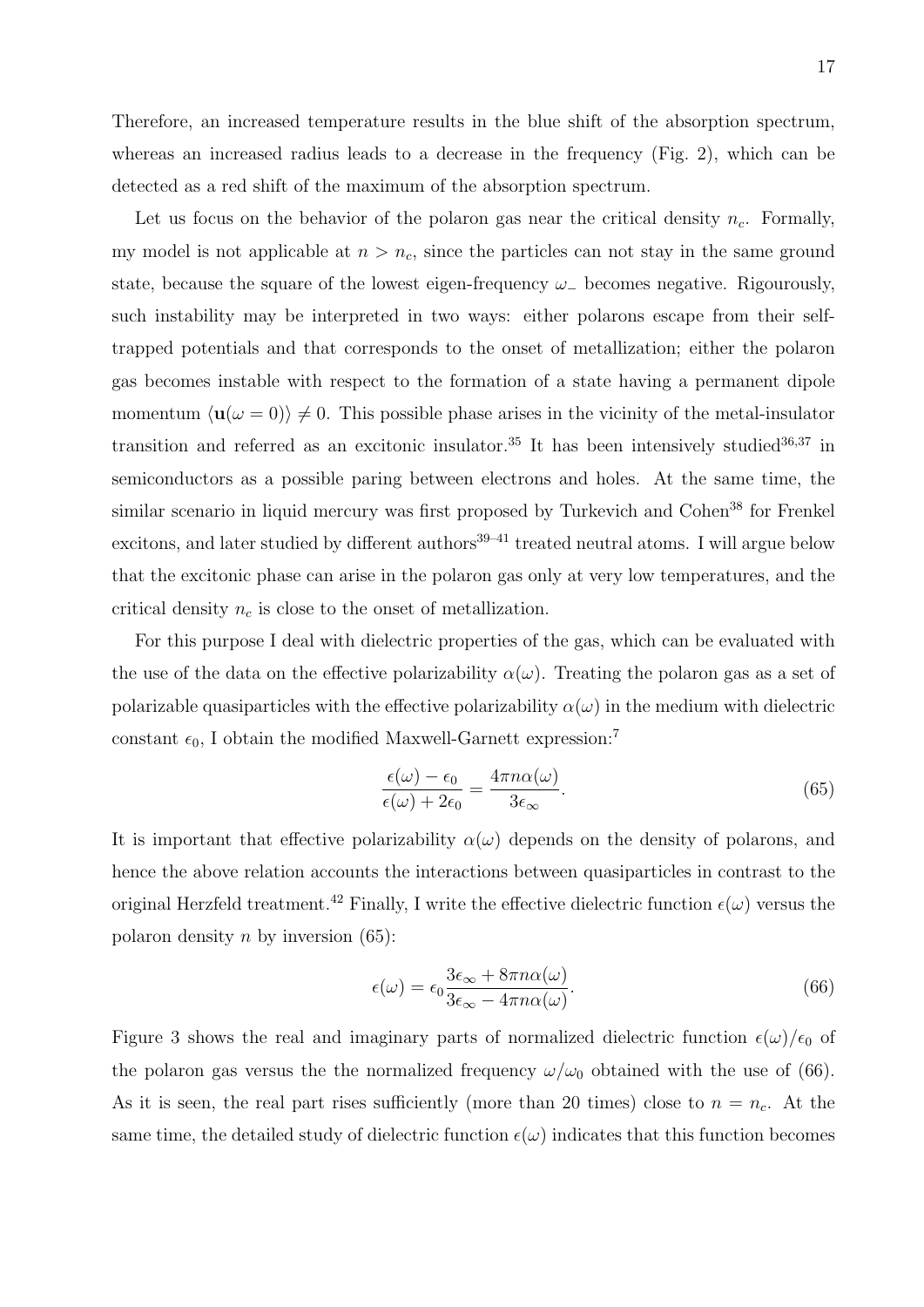negative in a wide range of frequencies (see inset in Fig. 3) at densities exceeding  $\eta > 0.3$ . Therefore, the dispersion forces result in a strong negativity of the dielectric function. At this stage, I have not extended the calculations to  $k \neq 0$ , but it is clear that the dielectric function  $\epsilon(0, k \neq 0)$  should be also negative. The physical consequence of this effect has been discussed, for example, it could result in superconducting properties of polaron crystal.<sup>3</sup>

I note also the following effect. Formally, the real part of the dielectric constant diverges when denominator in  $(66)$  is equal to zero:

$$
\frac{4\pi n_{\infty}\alpha_r(\omega=0, n_{\infty})}{3\epsilon_{\infty}} = 1,
$$
\n(67)

which defines the second critical density  $n_{\infty}$  corresponding to a dielectric catastrophe in the system. This catastrophe may be interpreted as a locus of metallization. With the use of (60) and (58), I find

$$
\sqrt{\frac{3}{\pi}} \frac{(1 - \epsilon_{\infty}/\epsilon_0)\omega_0^2(n_{\infty})}{\overline{r}_p(n_c)\omega_0^2(n_c)} [1 - (1 - \frac{n_{\infty}}{n_c})^{1/2}] = 1.
$$
\n(68)

This equation is valid only when the dimensionless radius  $\overline{r}_p(n_c)$  is less than unity, because the value in the square brackets is always less than unity. Such situation takes place at high temperatures when  $\bar{r}_p(n_c) < 1$  due to pressure of the polaron gas (see Fig. 1). On the other hand, I have  $\overline{r}_p(n_c) > 1$  at low temperatures and hence the dielectric catastrophe occurs after the instability of eigen-modes, i.e.  $n_{\infty}/n_c > 1$ . Figure 4a shows these two cases corresponding to the high and the low temperatures. Therefore, within the framework of our assumptions, I have  $n_{\infty} > n_c$  at low temperatures. This means that the MIT from the polaron states to metallic states occurs at large enough temperatures, whereas an excitonic insulator phase can arise at low temperatures. In this paper, I do not consider this phase, but indicate only that it can be formed from polarons trapped in a self-consistent nonspherical potential with p-symmetry. Such states have been numerically investigated in Ref.<sup>43</sup> (see, also review<sup>44</sup>). On the other hand, this state exhibiting phonon instability<sup>45</sup> can transit into a metallic state. Thus, at low temperatures the polaron gas can undergo a ferroelectric transition to an excitonic insulator phase and then transits to a metallic state.

The next important feature of dispersion interactions is that they provide a negative compressibility (Fig. 4b) like it takes place for classical fluids where the dispersion interactions compete with the short-range repulsions to drive a liquid-gas phase separation below a critical temperature. The same situation occurs in my model, however the phase separation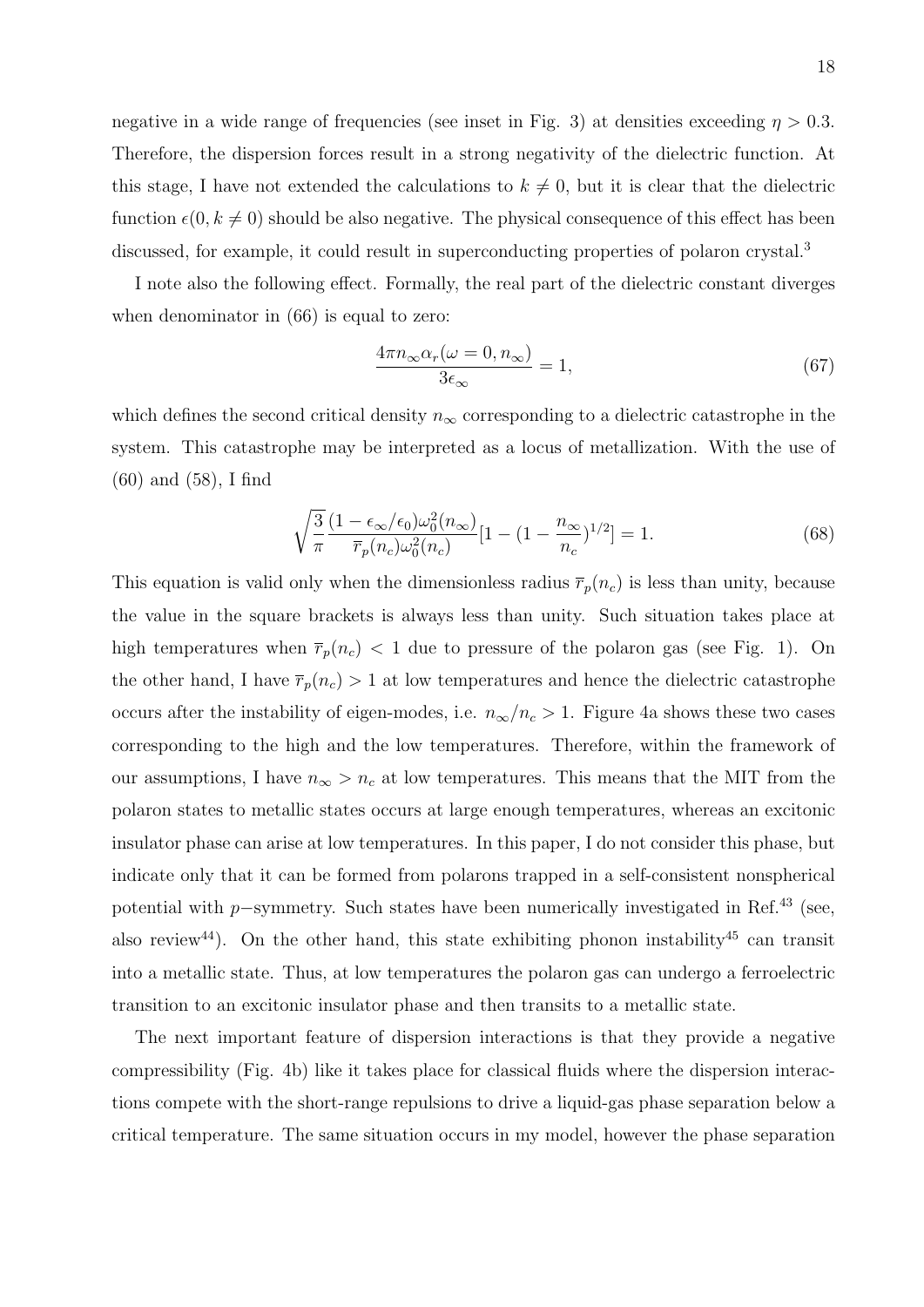is frustrated due to neutralizing rigid background. Although the classical one-component plasma is not stable at  $\Gamma \geq 3$ ,<sup>46</sup> the the dispersion forces enhance substantivally this instability. Using (51), I find the condition for the critical line  $n_{vdW}(T)$  below which the compressibility is negative:

$$
\frac{T}{\omega_0} = \frac{0.094\eta + 0.022\eta^2 + \cdots}{1 - 1.187\Gamma + 3.92\Gamma^{1/4} - 0.694\Gamma^{-1/4} + \cdots}.
$$
\n(69)

Simple evaluations yield the dispersion contributions are dominant at moderate densities, for example the dispersion term gives the main effect on the compressibility at  $\eta > 1/3$  at  $\epsilon_{\infty}/\epsilon_0 = 0.1$ . There is a critical temperature  $T_{cr}$  above which the polaron gas is always stable. Using (69), I find  $T_{cr} \sim 0.1\omega_0$  that corresponds to several hundreds of Kelvins. Of course, the van-der-Waals instability caused by the dispersion forces does not immediately imply the thermodynamic instability of the polaron gas and can be realized only in the case of a finite compressibility of the ionic subsystem. Typically, the finite size of ions stabilizes the ocp, for example, the critical temperature  $T_{cr}^{DH}$  calculated within the framework of the Debye-Hückel model is about of  $1/16\sigma\epsilon_0$ ,<sup>47</sup> while  $n_{cr}^{DH} \sim 1/64\pi\sigma_i^3$  (where  $\sigma_i$  is characteristic diameter of ions), hence the ratios  $T_{cr}^{DH}/T_{cr} \sim 0.36(\epsilon_{\infty}\sigma/\epsilon_0\sigma_i)<<1$  and  $n_{cr}^{DH}/n_c \sim 10^{-2}(\sigma/\sigma_i)^3 << 1$ are small in strongly polar dielectrics and the finite-size effects can not stabilize the polaron gas, it remains unstable in a wide range of temperatures and densities.

Finally, I depict the phase diagram for the polaron gas (Fig. 5) at  $\Omega \to \infty$ , in which I indicate various phases and instabilities arising in the strong coupling case. The variable  $\zeta^{-1}$  is the dimensionless temperature, while  $\eta$  is the dimensionless density. The thick dashed line  $\eta_{\infty}$  corresponds to the dielectric catastrophe, the solid line  $\eta_c$  to the instability of eigenmodes, whereas the thin dashed line shows schematically a transition from an excitonic insulator to a metallic state. All these line correspond to a MIT. In the phase diagram I indicate as a gas the state of the many-polaron system at which I can ignore the interactions between the polarons. This phase is separated from the polaron condensed phase by the critical line  $\eta_{vdW}(T)$ (dash-dotted curve), below which the system is not stable due to dispersion interactions and the inverse compressibility is negative, whereas the classical ocp is unstable below the line indicated by dotted curve  $\Gamma = 3$ . The ground state of polarons fails spherical symmetry below the line indicated by circles, while the system crystalizes at sufficiently low temperatures when  $\Gamma > 179$  (the line depicted by triangles). The arising polaron crystal is to melt at high enough densities, indicating by the arrow corresponding to the quantum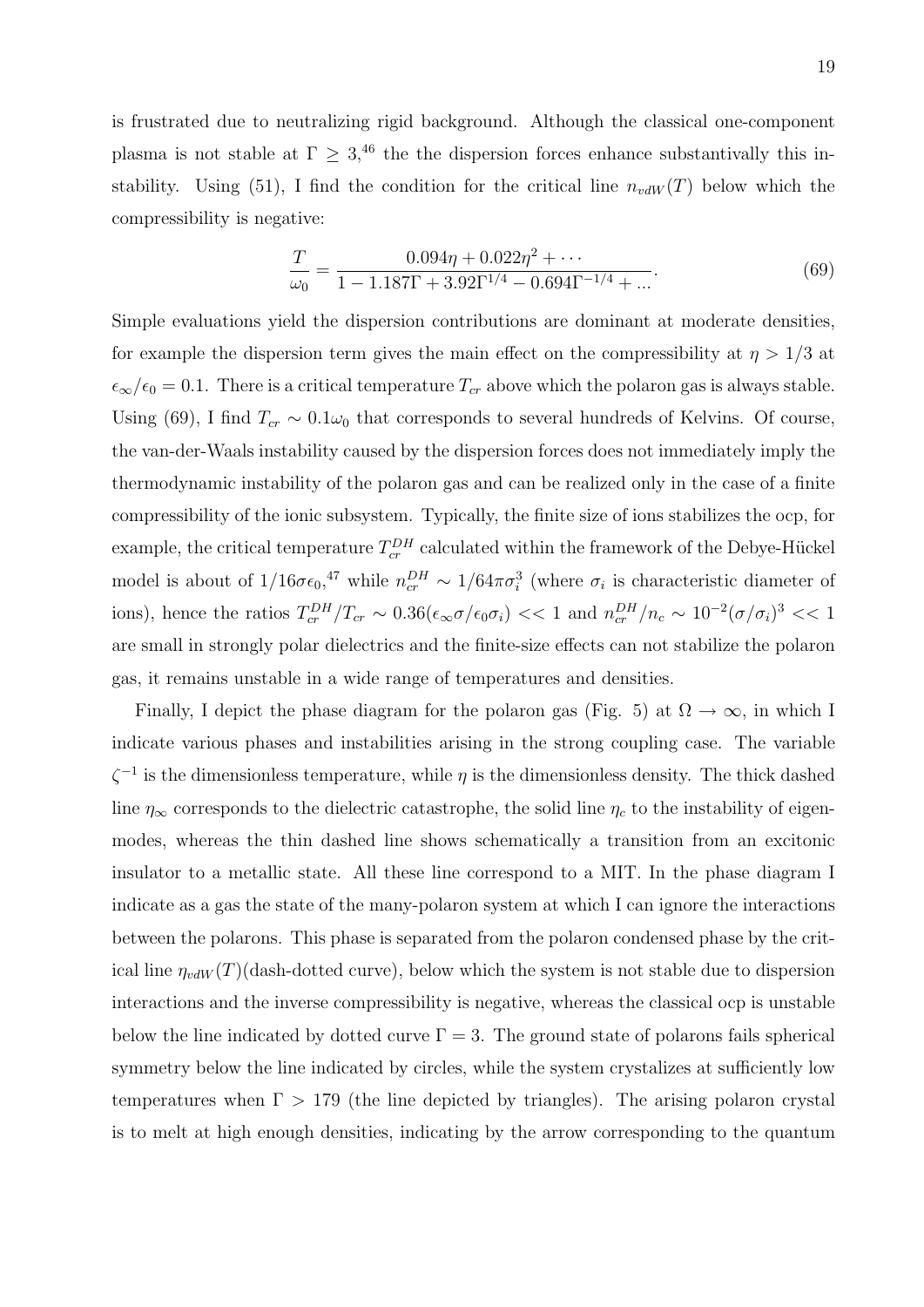melting following the Lindenmann criterion. Above this critical density the polaron crystal is an imperfect, however the spherically-symmetrical ground state of polarons disappears below  $\eta_{ei}$  and a ferroelectric phase consisting from self-trapped polarons having nonzero dipole moment can arise. Such excitonic insulator phase can undergo the MIT transition to a metallic state at increased densities due to the instability of eigen-modes. On the other hand, the polaron condensate consisting from spherical polarons can transit directly to a metallic phase caused by the dielectric catastrophe occurring at  $\eta_{\infty}(T)$  which is quite close to the instability  $\eta_c = 1$ . I note that  $\eta_\infty(T) \approx 1$  is due to account of dispersion interactions between polarons in the relation for the dielectric function. I should mentioned also that the temperature dependencies of all the critical lines can be sufficiently modified due to account of various short-range corrections (influence of acoustical phonons, finite-size of ions, etc). Nevertheless, I believe the proposed phase diagram to be rather general, it may be revealed in strongly polar dielectrics, where the condensed phase of polarons can arise. To estimate the required density, I rewrite (60) in the conventional units

$$
n_c \approx 4.5 \cdot 10^{21} \left(\frac{m^*}{\epsilon_\infty}\right)^3 \left(1 - \frac{\epsilon_\infty}{\epsilon_0}\right)^5 \text{ cm}^{-3}.
$$

Since the high-frequency dielectric constant  $\epsilon_{\infty}$  varies typically between 1.5 and 5, the critical concentration is to be of the order  $(10^{19} \div 10^{21})$  cm<sup>-3</sup> that is not so extraordinary and corresponds to many practical cases for doped dielectrics. Therefore, the considered scenario can be realized the systems in which strongly coupled polarons can arise.

# V. DISCUSSIONS

Thus, I have evaluated the effect of the dispersion forces on dielectric, optical, and thermodynamic properties of the many-polaron system in the strong coupling limit. Starting from the linear coupling between the electrons and the longitudinal polarization of the medium, I have derived the free energy of the system. The great difference in the times scales of the quantum and the classical degrees of freedom allows me to separate the relevant contributions and obtain semi-analytical estimates for these contributions. The classical term is evaluated with the use of the theory of the one-component plasma, whereas the quantum contribution by the methods of quantum polarizable liquids. Considering the diluted limit  $nr_p^3 \ll 1$  I have obtained the explicit expression for the dispersion contribution. The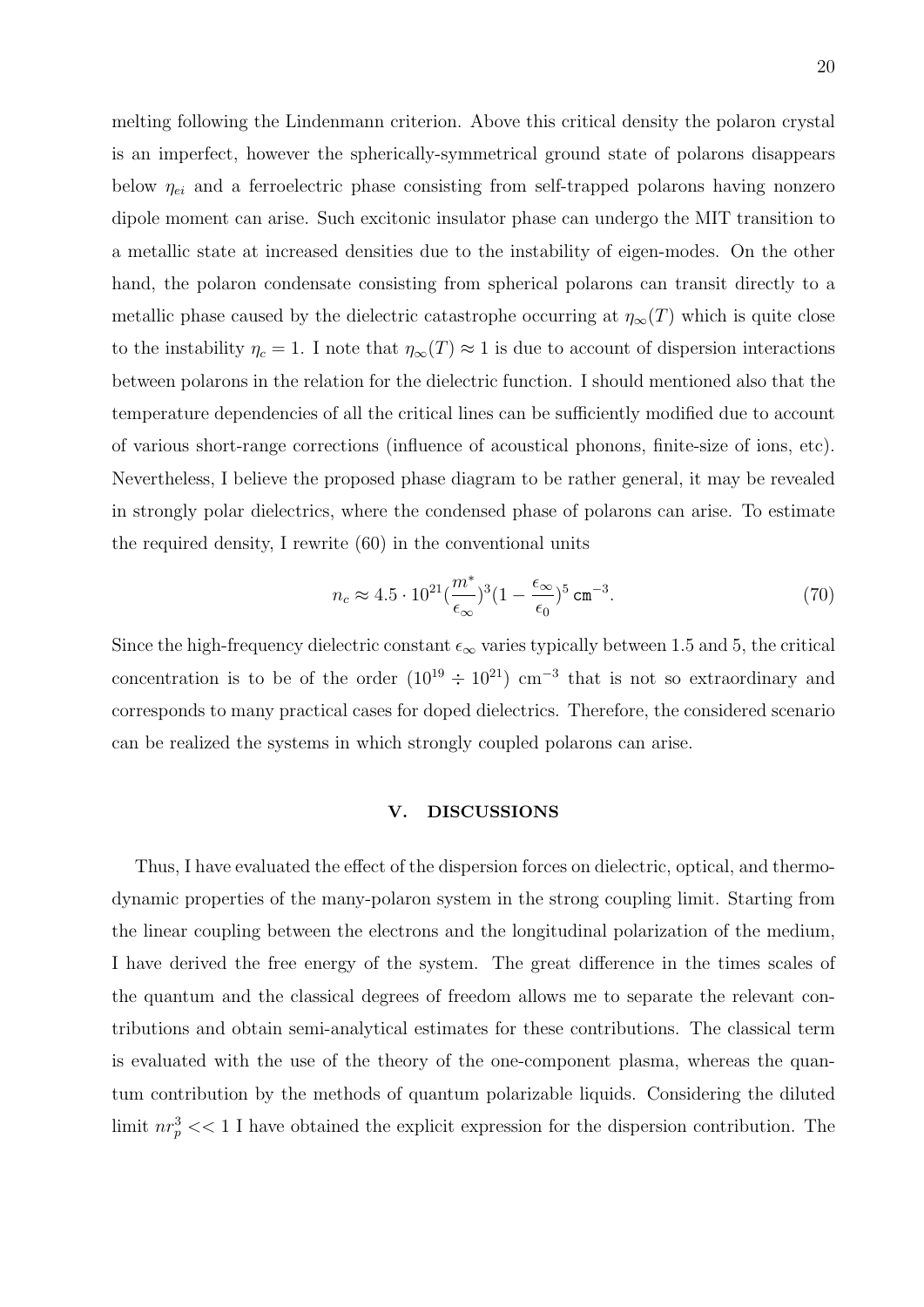analysis of this contribution indicates that the dispersion effect is nonlinear and strongly cooperative at large enough densities of polarons. I have found the dispersion forces are to result in an increased radius of polarons and, hence, decrease in the characteristic frequency of absorption spectrum. It is interesting that similar shift can be obtained for polarons even in the weak coupling case.<sup>48</sup>

In addition to these peculiarities, there are two main consequences of the dispersion forces. The first one is the quantum phase transition at  $n_{\infty} \approx n_c$  leading to a metalinsulator transition and revealed as the dielectric catastrophe, the second transition results is the classical van-der-Waals instability leading to possibility of a phase separation (PS). Although my analysis is restricted to the system with a neutralizing rigid background, the simple arguments evidence in favor of such separation in real systems. The detailed study of the phase separation requires a consideration of the metallic phase which has been beyond the scope of the current paper. I note that the presence of the metallic phase substantivally modifies the behavior of the polaron condensate close to the the polarization catastrophe, and details of this behavior will be investigated elsewhere. In the current treatment I have focused on the long-range correlations caused by dispersion forces and ignore completely the exchange effects due to short-range correlations. With the use of (63), I find that the parameter  $n\sigma^3 = 8nr_p^3 \sim 0.4$  is not so small in the vicinity of  $n_c$ . A careful estimation of the influence of this parameter requires a more detailed model for dispersion effects nearly  $n_c$ , for instance, an advanced model for the density dependency of  $U(\alpha, n)$ . Various models of polarized liquids<sup>24</sup> or disordered lattice like as the effective medium approximation<sup>49</sup> or the coherent potential approximation (see, for example  $Ref<sup>31</sup>$ ) can be used to improve my simple evaluations. However, the main difficulty seems to provide self-consistent evaluations accounting changes in the polaron radius caused by both the short- and the long-range effects. But the later requires a proper account of exchange effect again.

On the other hand, the large value of the parameter  $n\sigma^3$  indicates strong effects of association and a possibility of formation of multielectron states like as bipolarons, polaron clusters and so on. Of course, to model such aggregates, I should account short-range correlations which are completely ignored in my current model, since the short-range correlations are responsible for the stability of bipolarons in ionic systems<sup>50</sup> and polar dielectrics<sup>51</sup>. Nevertheless, my numerical analysis indicates that the criteria for stability of bipolarons and multielectron states should be sufficiently modified to account the role of the dispersion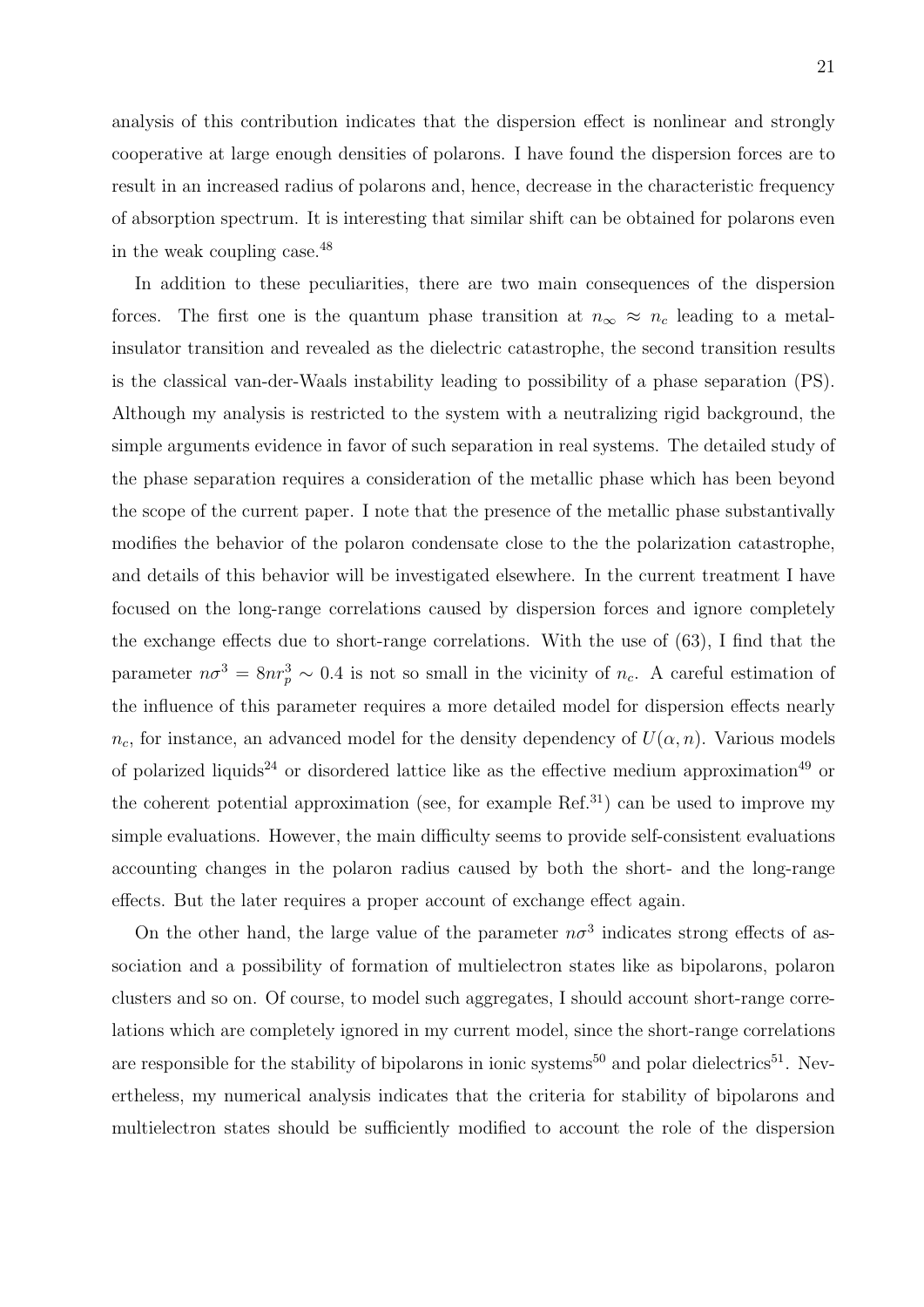forces. The proper treatment of both the types of the correlations (exchange and dispersion contributions) can be based on the explicit separation between them in the correlation potential<sup>52</sup> or by the construction a 'seamless' functional,<sup>53</sup> although additional efforts are required to separate explicitly these interactions in the case of polarons.

It has been believed so long that the dielectric catastrophe following the original Herzfeld model<sup>42</sup> is not realistic in doped dielectrics, since it occurs at densities so high that overlapping of orbitals is essential (see, for example, discussion in Ref.<sup>54</sup>). My calculations confirm it, since  $\eta_{\infty} \approx 2$  and hence  $\eta_{\infty} \sigma^3 \approx 1$  when I ignore the dispersion interactions as in the Herzfeld model.<sup>42</sup> However, the critical density decreases sufficiently (more than twice) due to the dispersion interactions, and the dielectric catastrophe can occur in a diluted regime where short-range correlations play a minor role. Thus, my study indicates the dispersion forces change completely the scenario of the metal-insulator transition. In contrast to the usual Mott mechanism focused on the screening of the long-range Coulomb potential by a stable electron gas, my scenario assumes the dominant role of the dispersion attractions for localized electrons. My model is also different from the Anderson transition, since disorder does not play a significant role in my treatment. It results only in a translational motion of polarons and weak temperature dependencies of the polaron characteristics due to this effect. On the other hand, the consequence of the dispersion attractions is the strong coupling between the MIT and phase separation.

The question arises in what systems the similar mechanism could realize? First, the systems should exhibit a significant difference between the dielectric constants. Next, the size of quasiparticles should neither so large nor so small, since  $n_c \propto r_p^{-5}$ . For large sized particles the critical concentration can be so low to be masked by Coulomb forces, whereas the dispersion effect disappears in the case of small sizes of particles due to a dominant role of short-range correlations. On the other hand, the dispersion effect plays the crucial role mainly for quasiparticles, because special conditions are required to obtain the polarization catastrophe for classical objects (high pressures an so on) since  $n_c \propto \alpha^{-2}$ , while the polarizability of classical molecules is quite low (for example,  $\alpha_{NH_3} \sim 18.8$  (Ref.<sup>55</sup>) (in Born units  $a_0 = \hbar^2$ /me<sup>2</sup>),  $\alpha_{Na^+} \sim 1.34$  (Ref.<sup>56</sup>) (for sodium ion), at the same time the polarizability of polarons exceeds by two orders or even more, since  $\alpha(0) \sim 184(m/m^*)^3/c^4 a_0^3$ .

Although my model of many-polaron system is so simplified, I believe that similar scenario occurs in the metal-ammonia solutions, alkali-halide molten salts, whose behavior is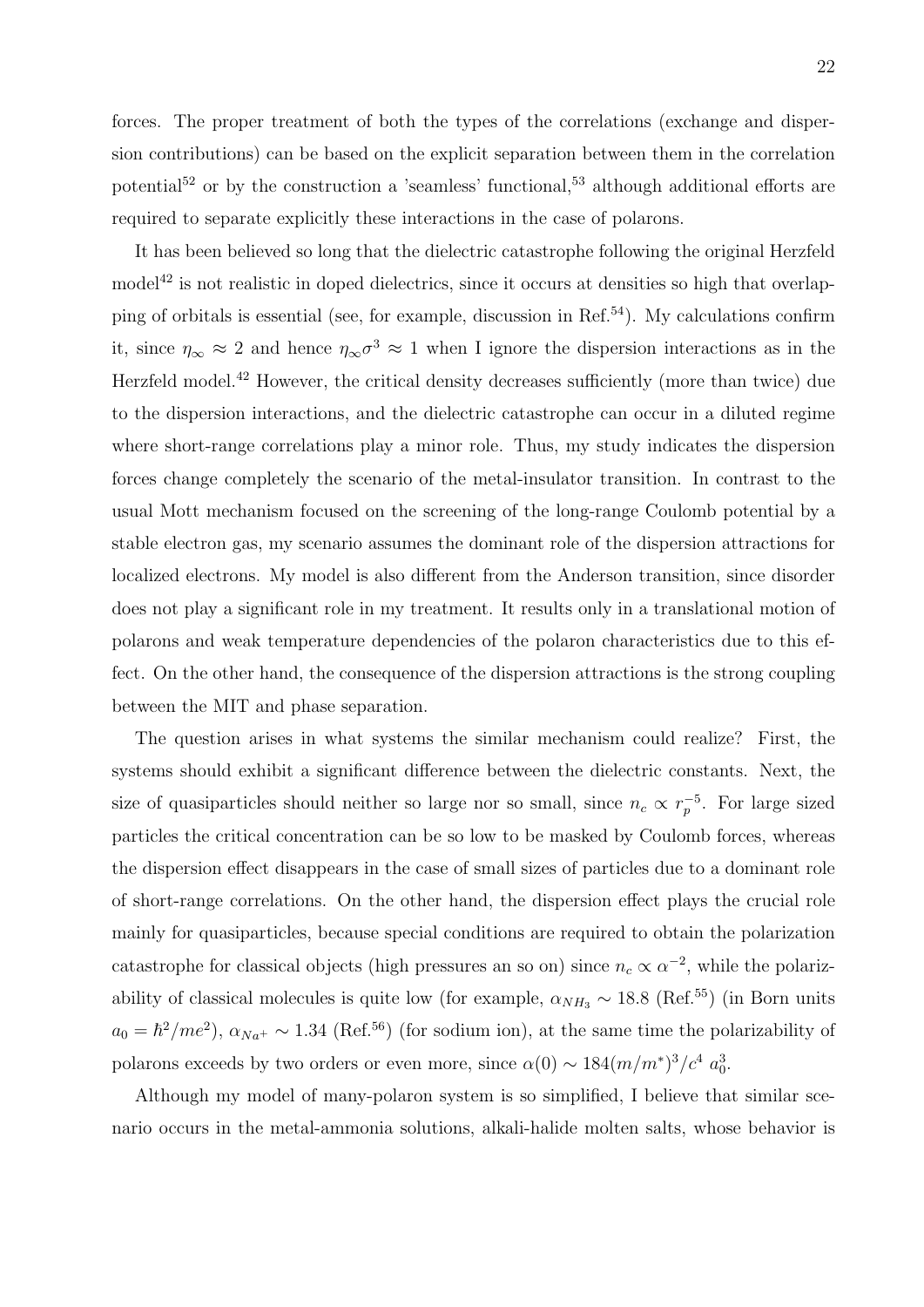controlled by self-trapped electrons and where the MIT is associated with the phase separation and the dielectric catastrophe. High- $T_c$  superconducting cuprates (HTSC) can be another example of the compounds, where similar scenario may occur, however the phase separation is frustrated in these systems by layering of the material. As a result of such frustration, a new superconducting phase may arise. I have compared various properties of these compounds in Table 1. First, I have evaluated the critical density  $n_c$  in these compounds, for this purpose I apply  $\epsilon_{\infty} = 1$ ,  $\epsilon_0 = \infty$  for AHMS,<sup>57,58</sup>  $\epsilon_{\infty} = 1.75$ ,  $\epsilon_0 = 25$  for MAS,<sup>7,8</sup> and  $\epsilon_{\infty} = 5$ ,  $\epsilon_0 = 30$  for HTSC,<sup>3</sup> which have been used before to describe details of the absorption spectrum in the corresponding compounds. I also apply  $m^*/m_e = 1$  for MAS and AHMS, but I use the two values for  $m^*$  for HTSC, since the information on the effective mass of carries is controversial in this case. Several authors estimate  $m^*/m_e \approx 2,59,60$  while others believe the mass to be higher and estimate it as  $4 - 5m_e$ .<sup>61,62</sup> I have derived available</sup> experimental data on the critical density corresponding to the MIT in these compounds,  $63-66$ although this transition continues and the critical density varies sufficiently as composition of the compounds or temperature change. I have estimated also the critical density  $n_{\infty}$ corresponding to the dielectric catastrophe, $67$  using the data on dielectric enhancement in the relevant compounds.<sup>60,63,68</sup> The comparison between my results and the experimental values indicates that the estimates are quite close, while the deviations from this correspondence in the cases of HTSC and AHMS can be caused by peculiarities of these systems, i.e. the quasi-two dimensional structure of cuprates and finite size of ions in molten salts. The considered compounds reveal also similarities in the properties associated with the dispersion effect, namely, experimental observations exhibit a dielectric catastrophe,<sup>59,63,68</sup> softening of the absorption peak $68,69$  as well as the possibility of phase segregation close to the MIT.64,65,70–72 I remark also other interesting similarity, i.e. a strong spin-pairing of electrons in the considered compounds.61,73,74 Perhaps, it is the one of the reasons why the high- $T_c$  superconductivity of MAS has been debated during several decades,<sup>75,76</sup> and only the recent experiments have given an evidence<sup>77</sup> that a highly conducting (nonstationary) state arises instead of a superconducting phase. Thus, my analysis indicates that the dispersion effect is to be strong in these systems, though a detailed study of these quite different systems requires additional efforts and, perhaps, will be provided elsewhere.

A special question is the dispersion effect to be peculiarity of interacting polarons or it can be observed for other quasiparticles? The effect seems to take place for excitons also,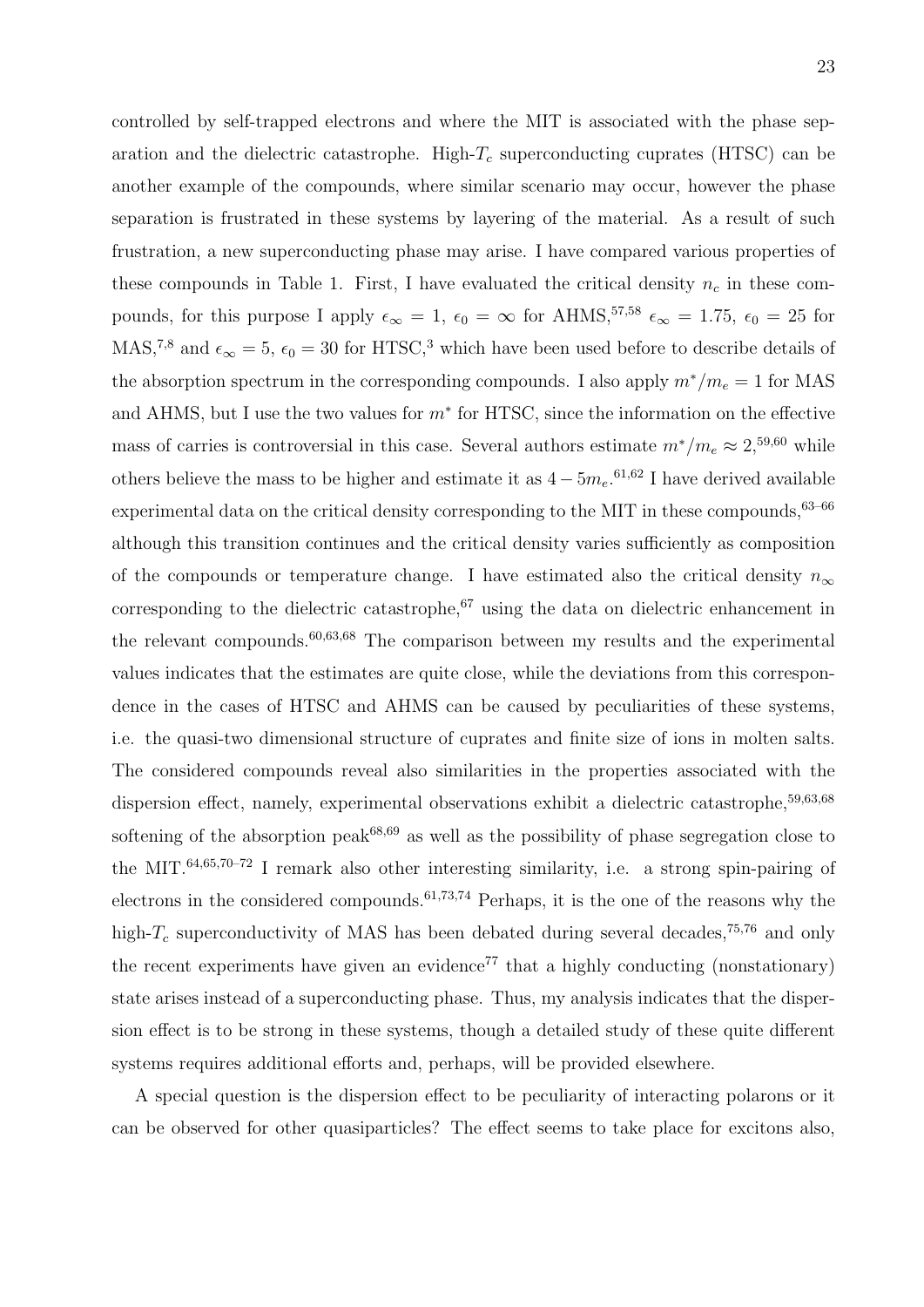but the the critical density is much less in this case because it behaves as  $r^{-5}$  and size of excitons is much large than that of polarons,  $r_{ex} \gg r_p$ . Hence, the critical density is low and it could be the origin of the existence of the second critical point in the phase diagram of excitons in semiconductors.<sup>78</sup> Therefore I believe that the effect of dispersion forces is quite important for quantum particles in strongly polar dielectrics at intermediate doping, while the study of the effect in the manner provided in this paper may give a new insight into collective properties of a condensate formed from quasiparticles like as excitons and polarons.

#### Acknowledgments

I am particularly grateful to the CNRS for partial support of this work by the cooperative SNRS/RAS grant and wish to thank Dr. Maxim Fedorov for helpful discussions. I would like to take this opportunity to acknowledge the deep insight from Pascal Quémerais to the key issue of polarization catastrophe in materials traversing the metal-nonmetal transition. In addition, I am much indebted to Pascal Quémerais for his thoughtful and critical reading of the manuscript.

 $^1\,$  J. Israelachvili, Intermolecular and Surface Forces, 2nd ed., (Academic Press, San Diego, 1991).

<sup>&</sup>lt;sup>2</sup> D. Langbein, *Theory of Van der Waals Attraction* (Springer-Verlag, Berlin, 1974); J. Mahanty and B. W. Ninham, Dispersion Forces (Academic Press: London, 1976); J. F. Dobson, in Time-Dependent Density Functional Theory, edited by M. A. L. Marques, C. A. Ullrich, F. Nogueira, A. Rubio, K. Burke, E. K. U. Gross (Springer-Verlag, Berlin, 2006).

 $3$  P. Quémerais, Mod. Phys. Lett. B 9, 1665 (1995); P. Quémerais and S. Fratini, *ibid.* 11, 1303 (1997); P. Quémerais and S. Fratini, Int. J. Mod. Phys. B 12, 3131 (1998); S. Fratini and P. Quémerais, Mod. Phys. Lett. B 12, 1003 (1998).

 $4\,$  S. Fratini and P. Quémerais, Eur. Phys. J. B 14, 99 (2000).

<sup>&</sup>lt;sup>5</sup> P. Quémerais and S. Fratini, Physica C **341-348**, 229 (2000); S. Fratini and P. Quémerais, Eur. Phys. J. B 29, 41 (2002); G. Rastelli, S. Fratini and P. Quémerais, *ibid.* 42, 305 (2004); G. Rastelli and S. Ciuchi, Phys. Rev. B 71, 184303 (2005).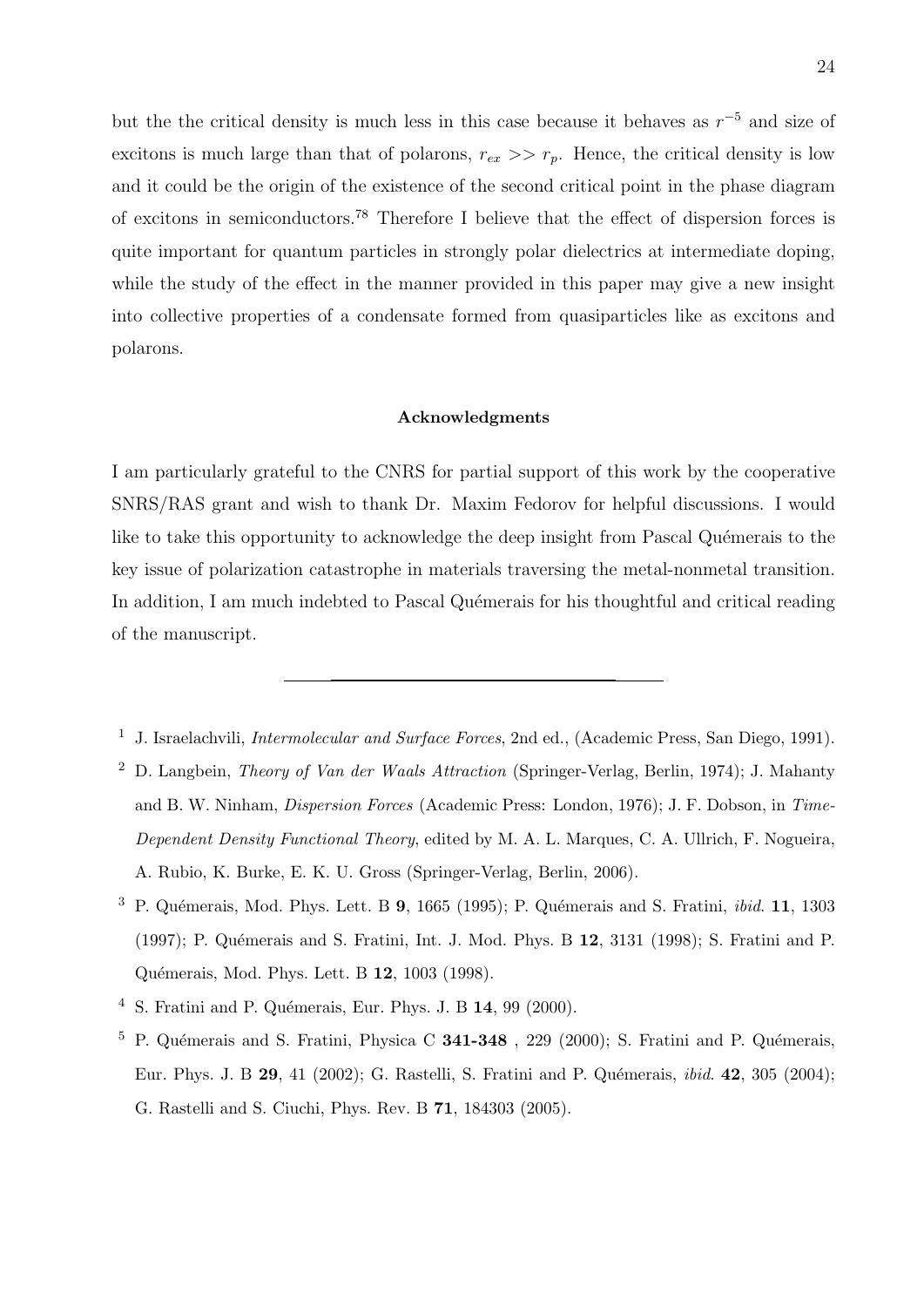- $6$  G. N. Chuev and P. Quémerais, C. R. Physique 8, 449 (2007).
- <sup>7</sup> G. N. Chuev, P. Quémerais, and J. Crain, J. Chem. Phys.  $127, 244501$  (2007).
- <sup>8</sup> G. N. Chuev and P. Quémerais, J. Chem. Phys. **128**, 144503 (2008); **128**, 027101 (2008).
- $9$  P. Quémerais, S. Fratini and J.-L. Raimbault, J. Phys. IV 12, 227 (2002).
- <sup>10</sup> P. Quémerais and S. Fratini, in *Polarons in Bulk Materials and Systems with Reduced Dimen*sionality, edited by G. Iadonisi, J. Ranninger and G. de Fillipis (IOS, Amsterdam, 2006).
- <sup>11</sup> C. N. Rao, P. P. Edwards, and A. A. Alexandrov, ChemPhysChem  $7, 2015$  (2006).
- <sup>12</sup> Lattice Effects in High Temperature Superconductors, edited by Y. Bar-Yam, J. Mustre de Leon, and A. R. Bishop (World Scientific, Singapore, 1992).
- <sup>13</sup> S. J. L. Billinge, in *Physics of Manganites*, edited by T. A. Kaplan and S. D. Mahanti (Kluwer Academic Publishers, New York, 2002).
- <sup>14</sup> A. Graja, in *Low-Dimensional Organic Conductors* (World Scientific, Singapore, 1992).
- <sup>15</sup> L. F. Lemmens, J. T. Devreese, F. Brosens, Phys. Status Solidi (b)82, 439 (1977); X. Wu, F. M. Peeters, J. T. Devreese, Phys. Rev. B 34, 2621 (1986); M. A. Smondyrev, A. A. Shanenko, J.T. Devreese, *ibid.* 63, 024302 (2000); K. J. Hameeuw, J. Tempere, J. T. Devreese, Eur. Phys. J. B 37, 447 (2004); F. Brosens, S. N. Klimin, J. T. Devreese, Phys. Rev. B 71 214301 (2005); J. T. Devreese, J. Phys.: Condens. Matter 19, 255201 (2007); F. Brosens, S. N. Klimin, and J. T. Devreese, Phys. Rev. B 77, 085308 (2008).
- <sup>16</sup> G. Iadonisi, M. Chiofalo, V. Cataudella, D. Ninno, Phys. Rev. B 48, 12966 (1993); G. de Filippis, V. Cataudella, G. Iadonisi, Eur. Phys. J. B 8, 339 (1999); G. Iadonisi, V.K. Mukhomorov, G. Cantele, D. Ninno, Phys. Rev. B 72, 094305 (2005); 76, 144303 (2007).
- <sup>17</sup> C. A. Perroni, Eur. Phys. J. B 41, 163 (2004).
- <sup>18</sup> F. V. Kusmartsev, Phys. Rev. Lett. 84, 5026 (2000); F. V. Kusmartsev, Physica B 284, 1199 (2000); F. V. Kusmartsev, Physica E 18, 352 (2003); F. V. Kusmartsev, Int. J. Mod. Phys. B 14, 3530 (2001); E. N. Myasnikov, A. E. Myasnikova, F. V. Kusmartsev, Phys. Rev. B 72, 224303 (2005).
- <sup>19</sup> J. Ranninger, A. Romano, Phys. Rev. B  $66$ , 094508 (2002); T. Domanski, J. Ranninger, *ibid.* 70, 184513 (2004).
- $20$  F. M. Peeters and J. T. Devreese, Phys. Rev. B 36, 4442 (1987).
- <sup>21</sup> I have changed the usual notation  $\alpha$  for electron-phonon coupling constant to  $\Omega$  for commodity in the following consideration.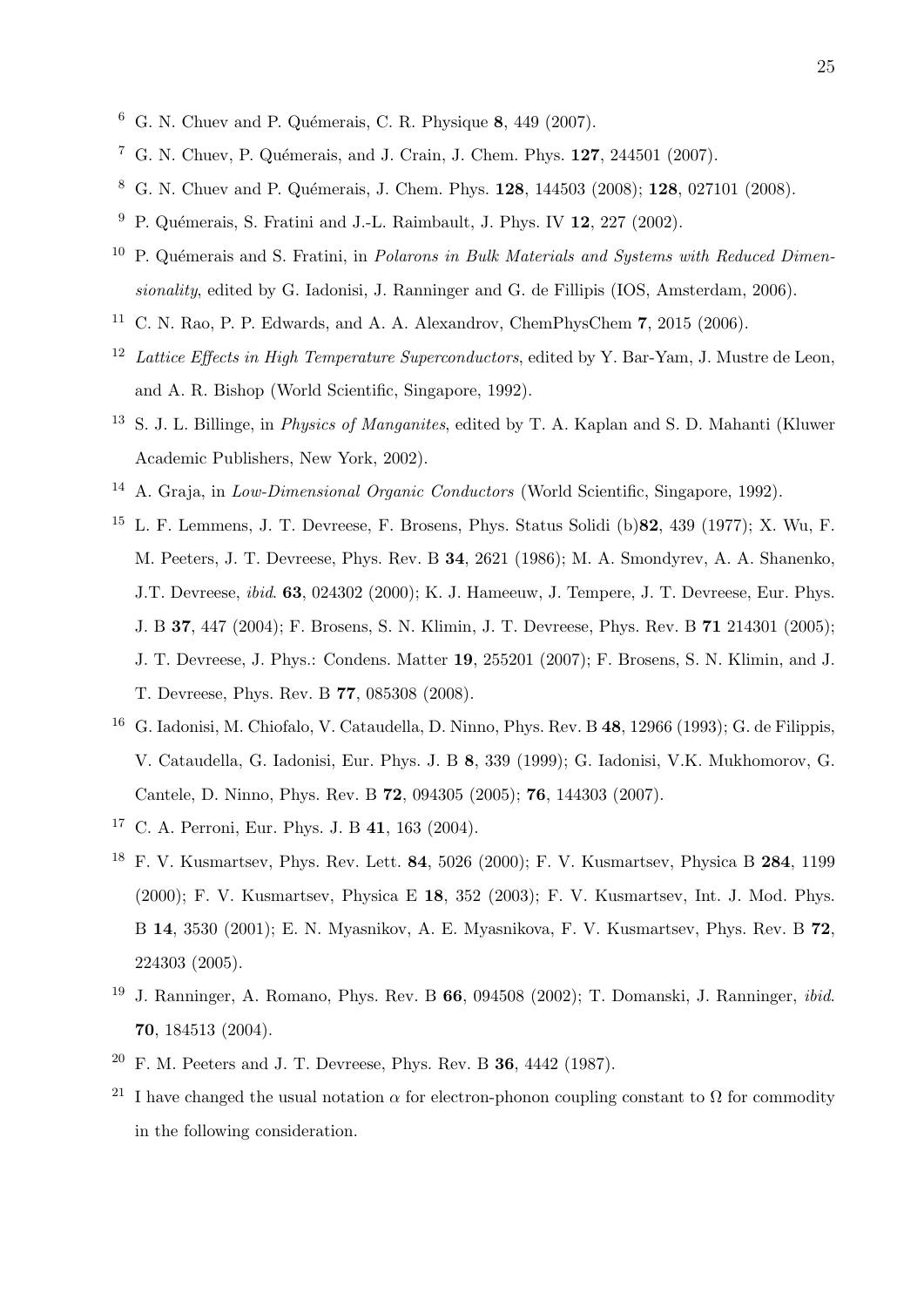- <sup>22</sup> S. Ichimaru, Rev. Mod. Phys. **54**, 1015 (1982); S. Ichimaru, H. Ivetomi, and S. Tanaka, Phys. Rep. 149, 91 (1987).
- <sup>23</sup> R. P. Feynman, Phys. Rev.  $97,660$  (1955).
- $24$  L. R. Pratt, Mol. Phys. 40, 347 (1980); D. Chandler, K. S. Schweizer, and P. G. Wolynes, Phys. Rev. Lett. 49, 1100 (1982).
- <sup>25</sup> I. S. Høye and G. Stell, J. Chem Phys. 75, 5133 (1981).
- <sup>26</sup> K. S. Schweizer, J. Chem Phys. 85, 4638 (1986).
- <sup>27</sup> Y-C. Chen, J. L. Lehowitz, and P. Nielaba, J. Chem Phys. **91**, 340 (1989); Z. Chen and R. M. Stratt, ibid. 95, 2669 (1991); A. Leegwater and S. Mukamel, ibid. 99, 6062 (1993); J. Cao and B. J. Berne, ibid. 99, 6998 (1993).
- <sup>28</sup> S. I. Pekar, *Research in Electron Theory of Crystals* (USAEC, Washington, D.C., 1963).
- <sup>29</sup> W. L. Slattery, G. D. Doolen, and H. E. DeWitt, Phys. Rev. A **21**, 2087 (1980).
- <sup>30</sup> H. Kleinert, Path Integrals in Quantum Mechanics, Statistics and Polymer Physycs (World Scientific Publishing, Singapore, 1995).
- $31$  E. N. Economou, *Green's Functions in Quantum Physics* (Springer, Berlin, 1983).
- <sup>32</sup> V. K. Fedyanin and C. Rodriguez, Phys. Stat. Solidi B 110, 105, (1982); D. P. L. Castrigiano, N. Kokiantonis, and H. Stierstorfer, Phys. Lett. A 104, 364 (1984).
- <sup>33</sup> M. D. Winn and G. Kahl, J. Chem. Phys. 101, 10850 (1994).
- <sup>34</sup> G. S. Rushbrooke, G. Stell, and J. S. Høye, Mol. Phys. 26, 1199 (1973).
- $35$  N. F. Mott, Philos. Mag. 6, 287 (1961); R. Knox, in Solid State Physics, edited by F. Seitz and D. Turnbull (Academic Press, New York, 1963), Suppl. 5 p. 100.
- <sup>36</sup> L. V. Keldysh and Y. V. Kopaev, Sov. Phys. Solid State 6, 2219 (1965); A. N. Kozlov and L. A. Maksimov, Sov. Phys. JETP 21, 790 (1965); 22, 889 (1966); 23, 88 (1966).
- $37$  J. des Cloizeaux, J. Phys. Chem. Solids  $26$ ,  $259$  (1965); D. Jérome, T. M. Rice, and W. Kohn, Phys. Rev. 158, 462 (1967); B. I. Halperin and T. M. Rice, in Solid State Physics, edited by F. Seitz, D. Turnbull, and H. Ehrenreich (Academic Press, New York, 1968), Vol. 21, p. 115; W. Kohn, in Many Body Physics, edited by C. de Witt and R. Balian (Gordon & Breach, New York, 1968), p. 351.
- <sup>38</sup> L. A. Turkevich and M. H. Cohen, Phys. Rev. Lett. 53, 2323 (1984); J. Phys. Chem. 88, 3751 (1984).
- <sup>39</sup> B.-C. Xu and R. M. Stratt, J. Chem. Phys. 89, 7388 (1988).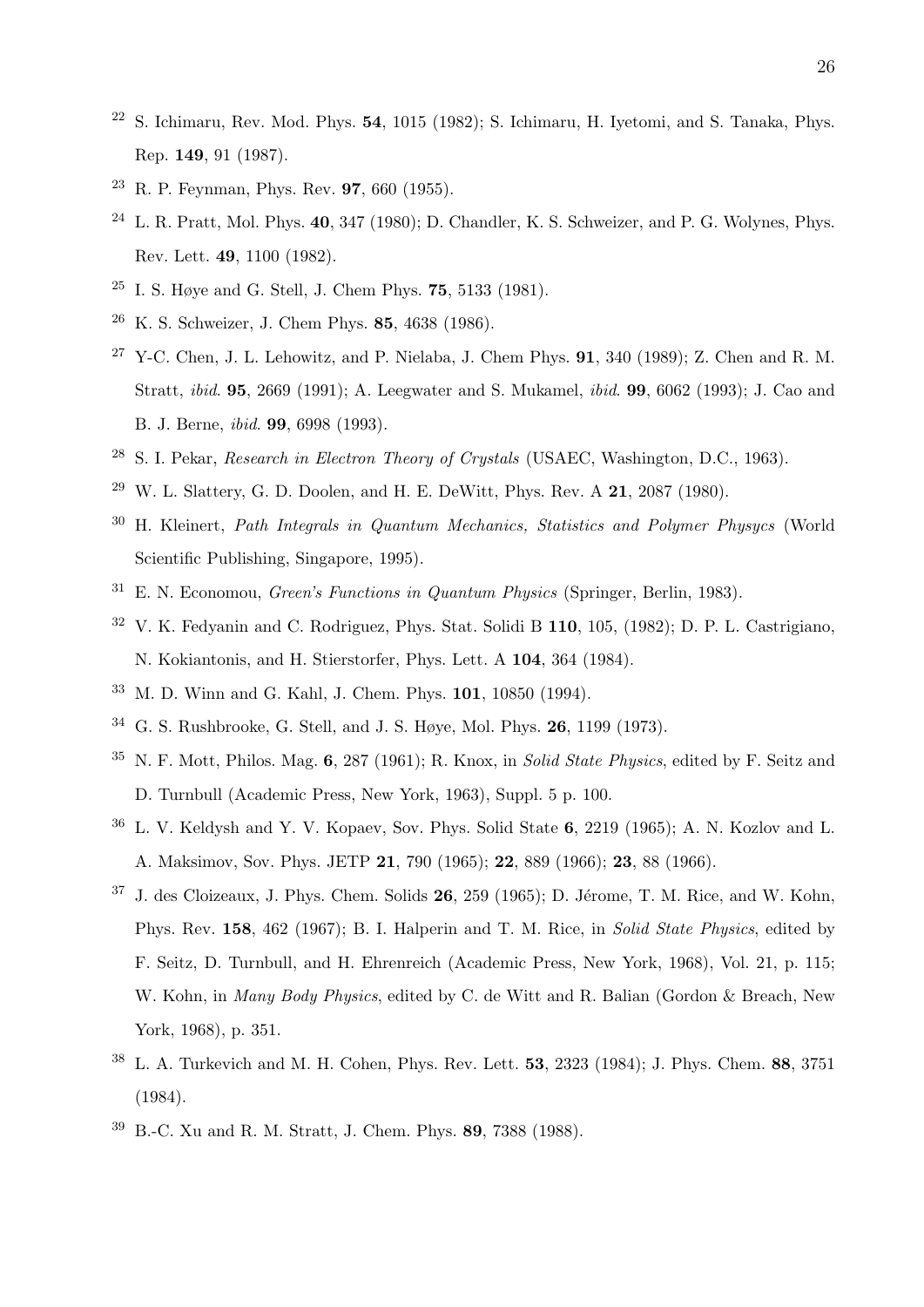- $^{40}$  D. E. Logan, J. Chem. Phys. 86, 234 (1987); D. E. Logan and P. P. Edwards, Philos. Mag. B , L23 (1986); M. D. Winn and D. E. Logan, J. Phys.: Condens. Matter 4, 5509 (1992); 5, 3103 (1993).
- R. W. Hall and P. G. Wolynes, Phys. Rev. B 33, 7879 (1986).
- K. F. Herzfeld, Phys. Rev. 29, 701 (1927).
- G. E. Zilberman, Zh. Eks. Teor. Fiz. 19, 136 (1949); R. R. Gabdoulline, Phys. Lett. A 185, 390 (1994).
- V. D. Lakhno and G. N. Chuev, Physics Uspekhi 38, 273 (1995).
- G. N. Chuev and V. D. Lakhno, Phys. Rev. B 48, 12655 (1993).
- M. Baus and J. P. Hansen, Phys. Rep. 59, 1 (1980).
- Y. Levin, Rep. Prog. Phys. 6, 1577 (2002).
- V. V. Paranjape Phys. Rev. B 53, 6908 (1996); P. V. Panat and V. V. Paranjape, ibid. 37, 8888 (1988); M. H. Hawton, V. V. Paranjape, and J. Mahanty, ibid. 26, 1682 (1982).
- L. M. Roth and V. A. Singh Phys. Rev. B 25, 2522 (1982); L. M. Roth, ibid. 11, 3769 (1975); , 2476 (1974).
- <sup>50</sup> G. N. Chuev and N. L. Leonova, Phys. Lett. A **278**, 103 (2000); G. N. Chuev, JETP **91**, 983  $(2000).$
- G. N. Chuev, M. V. Fedorov, H. J. Luo, D. Kolb, and E. G. Timoshenko, J. Theor. Comput. Chem. 4, 751 (2005).
- J. G. Ángván, I. C. Gerber, A. Savin, and J. Toulouse, Phys. Rev. A 72, 012510 (2005).
- J. F. Dobson and J. Wang, Phys. Rev. Lett. 82, 2123 (1999).
- N. F. Mott, Metal-Insulator Transitions (Taylor and Francis, London, 1974).
- A. N. M. Barnes, D. J. Turner, and L. E. Sutton, Trans. Faraday Soc. 67, 2902 (1971).
- K. K. Mon, N. W. Ashcroft, and G. V. Chester, Phys. Rev. B 19, 5103 (1979).
- G. N. Chuev and V. V. Sychyov, J. Chem. Phys. 112, 4707 (2000).
- G. N. Chuev, V. V. Sychyov, and O. Yu. Sokolova, Phys. Rev. E 63, 061204 (2001).
- C. Y. Chen, R. J. Birgeneau, M. A. Kastner, N. W. Preyer, and Tineke Thio , Phys. Rev. B , 392 (1991).
- A. Bianconi and M. Missori, Solid State Commun. 91, 287 (1994).
- A. J. Leggett, *Quantum Liquids* (Oxford University Press, Oxford 2006).
- A. S. Alexandrov, Theory of Superconductivity. From Weak to Strong Coupling (IOP Publishing,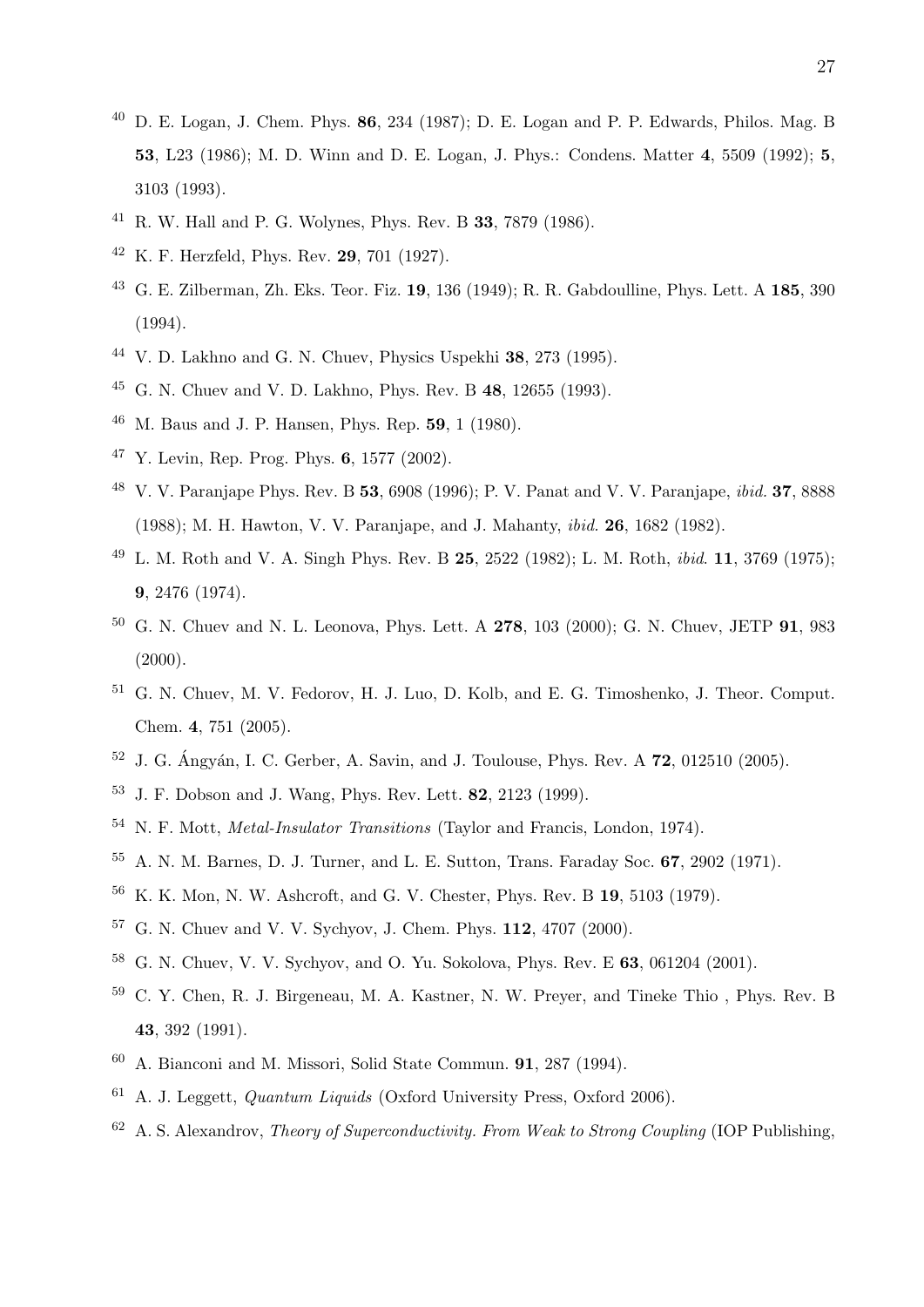London, 2003).

- W. K. Freyland, K. Garbade, and E. Pfeiffer, Phys. Rev. Lett. 51, 1304 (1983).
- W. Freyland, in Metal-insulator Transitions Revisited, edited by P. P. Edwards and C. N. R. Rao (Taylor and Francis, London, 1995), p. 167.
- J. C. Thompson, Electrons in Liquid Ammonia (Oxford Univ. Press, London, 1976).
- P. P. Edwards, N. F. Mott, and A. S. Alexandrov, J. Supercond. 11, 151 (1998).
- I estimate the critcal density of the dielectric catastrophe by extrapolating the experimental data on the dielectric enhancement in the relevant compounds.
- M. Schlauf, G. Schonherr, and R. Winter, J. de Phys. IV 1, 185 (1991); D. W. Mahaffey and D. A. Jerde, Rev. Mod. Phys. 40, 710 (1968).
- S. Lupi, P. Maselli, M. Capizzi, P. Calvani, P. Giura, and P. Roy, Phys. Rev. Lett. 83, 4852 (1999).
- J. D. Jorgensen, B. Dabrowski, S. Pei, D. G. Hinks, L. Soderholm, B. Morosin, J. E. Schirber, E. L. Venturini, and D. S. Ginley, Phys. Rev. B 38, 11337 (1988); J. C. Grenier, N. Lagueyte, A. Wattiaux, J. P. Doumerc, P. Dordor, J. Etourneau, M. Puchard, J. B. Goodenough, and J. S. Zhou, Physica C 202, 209, (1992).
- C. A. Kraus, J. Am. Chem. Soc. 29, 1557 (1907).
- J. W. Jonhson and M. A. Bredig, J. Phys. Chem. 62, 604(1958).
- B. v. Blanckenhagen, D. Nattland, K. Bala, and W. Freyland, J. Chem. Phys. 110, 2652 (1999).
- U. Schlndewolf and M. Werner, J. Phys. Chem. 84, 1123 (1980).
- $^{75}$  R. A. Ogg, Phys. Rev. 70, 93 (1946); I. M. Dmitrenko and I. S. Shchetkin, Sov. Phys-JETP Lett. 18, 292 (1973).
- P. P. Edwards, J. Supercond. 13, 933 (2000).
- R. Burkart and U. Schindewolf, Phys. Chem. Chem. Phys. 2, 3263 (2000).
- L. J. Schowalter, F. M. Steranka, M. B. Salamon, and J. P. Wolfe, Phys. Rev. B 29, 2970 (1984); L. M. Smith and J. P. Wolfe, Phys. Rev. Lett. 57, 2314 (1986).
- J. G. Bednorz and K. A. Müller, Z. Phys. B 64, 189 (1986).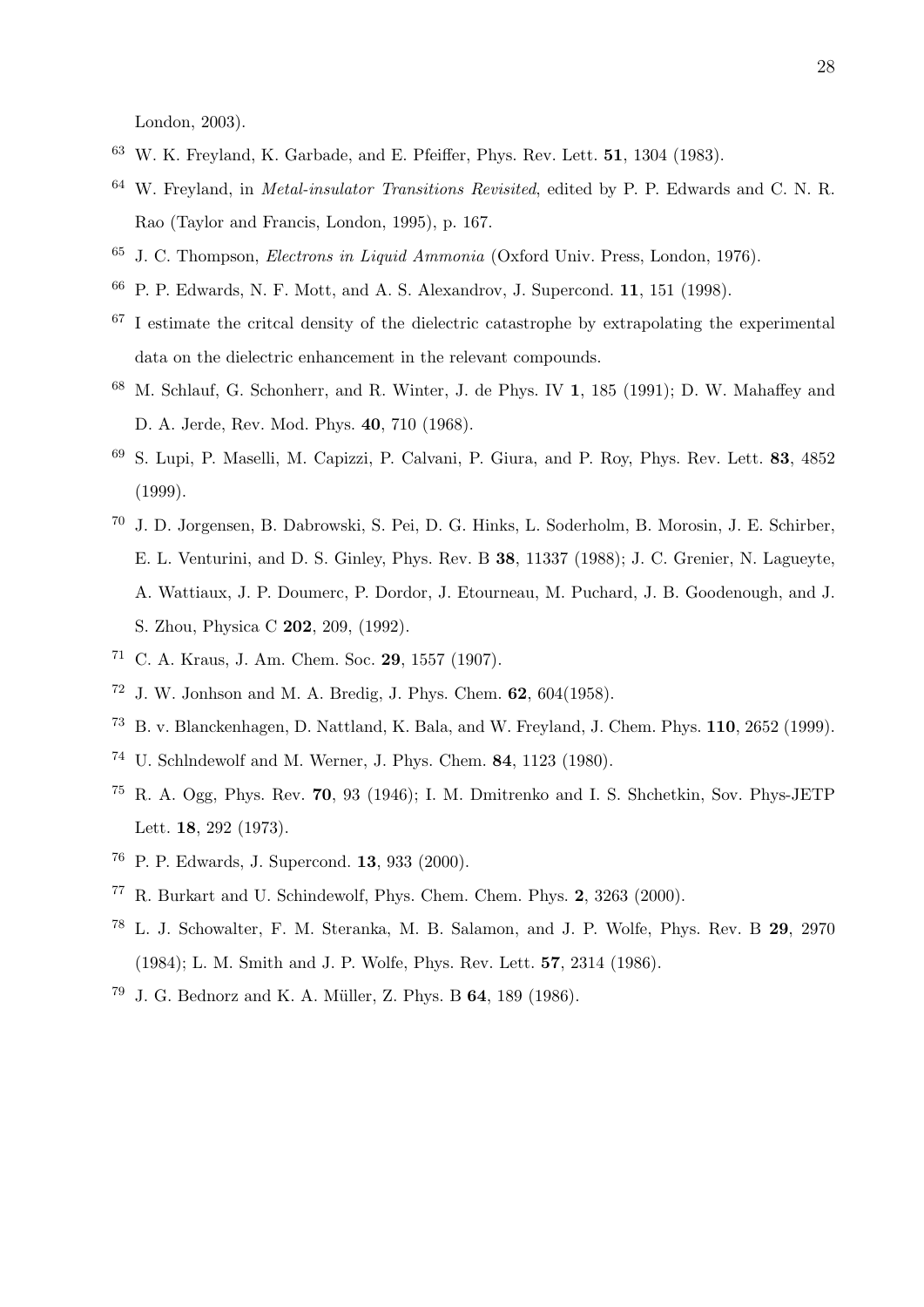#### Figure captions.

Fig. 1. Density dependency of the dimensionless dispersion contribution  $f_d$  to the free energy at  $T = 0$ . The solid line corresponds to the total contributions, while the dashed one to the low-density limit (the first term in (62).

Fig. 2. Density dependencies of the normalized polaron radius  $\overline{r}_p$  (solid lines) and the normalized frequency  $\bar{\omega}_m$  (dashed lines) at various temperatures. The curves corresponding to increased temperatures are indicated by thick lines.

Fig. 3. The real (a) and the imaginary (b) parts of the normalized dielectric function  $\epsilon(\omega)/\epsilon_0$  versus dimensionless frequency  $\omega/\omega_0$  at various densities of the polaron gas. The parameter  $\zeta$  is equal to 30, while  $\epsilon_{\infty}/\epsilon_0 = 0.1$ . The inset shows the negativity of the real part of the dielectric function in the range  $\omega$ <sub>-</sub>  $\lt \omega$   $\lt \omega$ <sub>+</sub>. The relevant densities of the polaron gas are depicted at each curve.

Fig. 4. Density dependencies of the normalized static dielectric function  $\epsilon_s(\omega = 0)/\epsilon_0$  (a) and the dimensionless inverse compressibility  $\bar{\kappa}^{-1} = \beta \kappa^{-1}/n_c$  (b) at various temperatures governed by parameter  $\zeta$ . The symbols  $\eta_{\infty}$  and  $\eta_{vdW}$  corresponds to the densities at which dielectric catastrophe or van-der-Waals instability take place.

Fig. 5. Phase diagram of interacting polarons in the strong coupling limit and  $\epsilon_{\infty}/\epsilon_0 =$ 0.08 (see details in the text).

| uncating a strong effect of uispersion forces. |                  |                                             |                                             |
|------------------------------------------------|------------------|---------------------------------------------|---------------------------------------------|
| properties $\setminus$ compound                | <b>AHMS</b>      | <b>MAS</b>                                  | <b>HTSC</b>                                 |
| $n_c/10^{21}$ cm <sup>-3</sup> (Theory)        | 4.5              | 0.7                                         | $0.2 \div 1.2$                              |
|                                                |                  |                                             | $\frac{m^*}{m_e} = 2$ $\frac{m^*}{m_e} = 4$ |
| $n_{MIT}/10^{21}$ cm <sup>-3</sup> (Exp.)      | $1 \div 2$ 63,64 | 65<br>$0.5 \div 1$                          | - 66<br>$0.5 \div 5$                        |
| $n_{\infty}/10^{21}$ cm <sup>-3</sup> (Exp.)   | $1.2^{63}$       | 68<br>$0.3 \div 0.8$                        | 60<br>$0.2 \pm 0.05$                        |
| dielectric enhancement                         | $\sqrt{63}$      | $\sqrt{68}$                                 | $\sqrt{60}$                                 |
| softening of the absorption peak               | not              | $\sqrt{68}$                                 | $\sqrt{69}$                                 |
| possibility of PS close to MIT                 | $\sqrt{64,72}$   | $\sqrt{65,71}$                              | $\sqrt{70}$                                 |
| spin pairing of electrons                      | $\sqrt{73}$      | $\sqrt{74}$                                 | $\sqrt{61}$                                 |
| high- $T_c$ superconductivity                  | not              | $\sqrt{75}$<br>$\mathrm{not}^{\mathrm{77}}$ | $\sqrt{79}$                                 |

Table 1. Similarities between the behavior of self-trapped carriers in various compounds, indicating a strong effect of dispersion forces.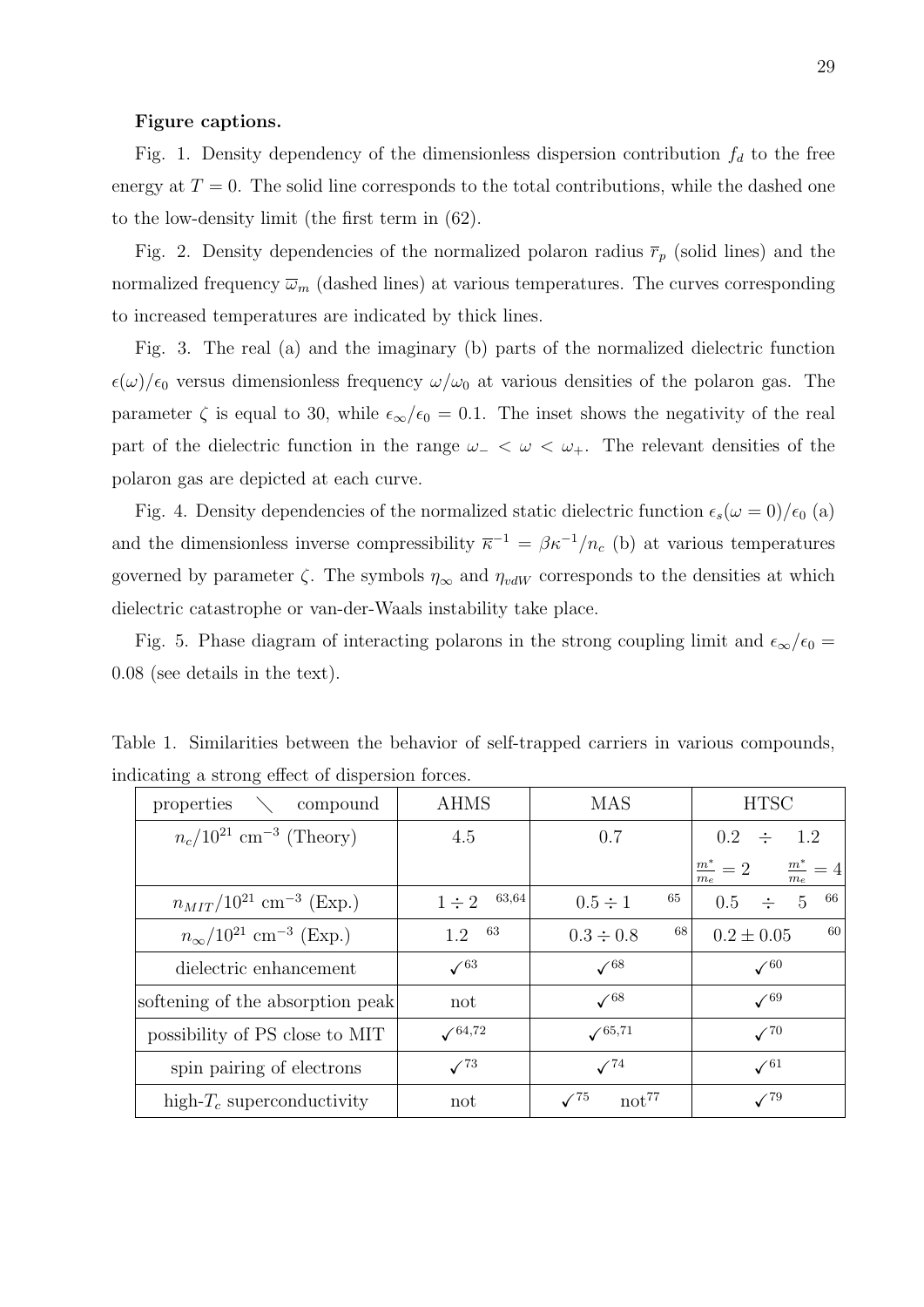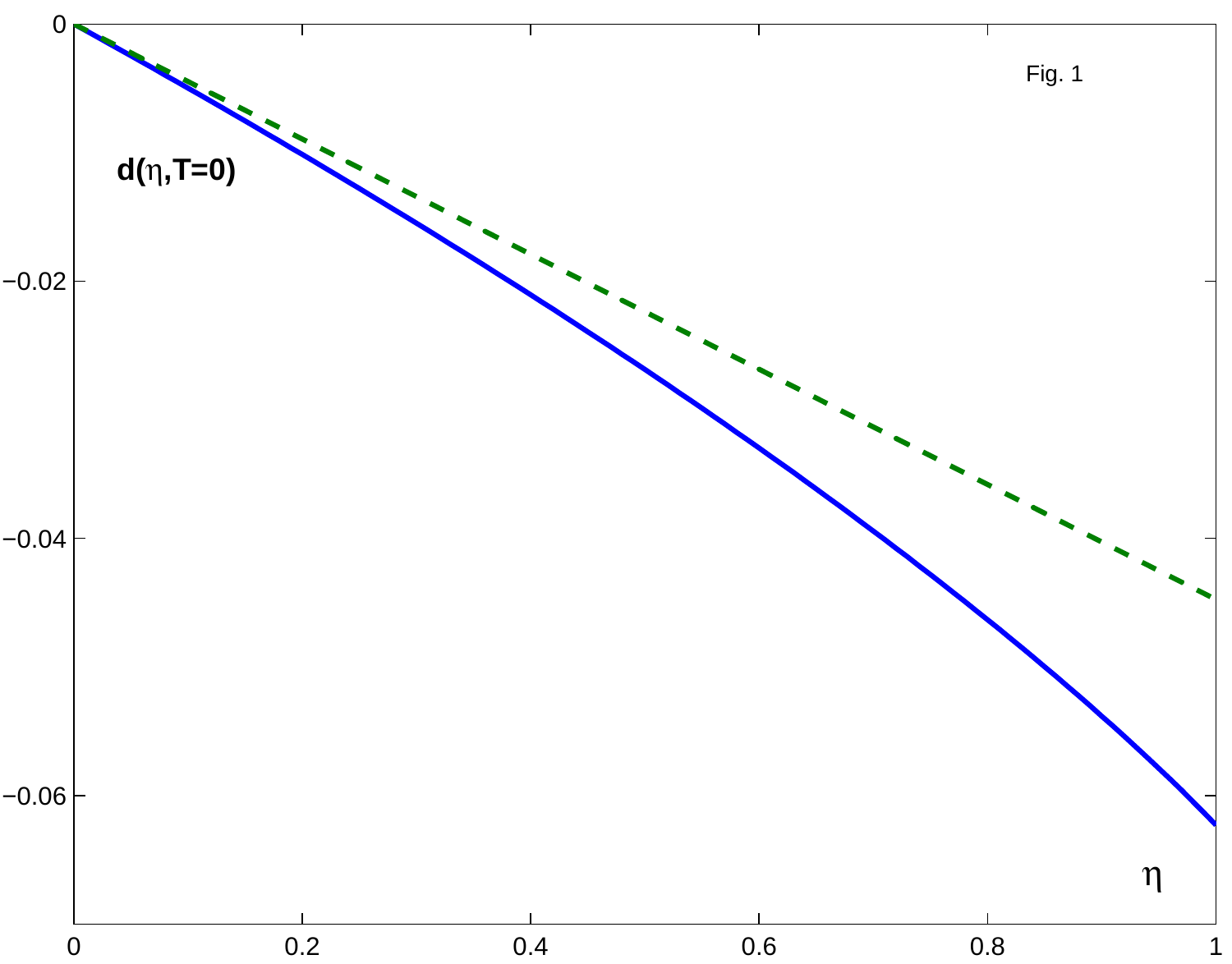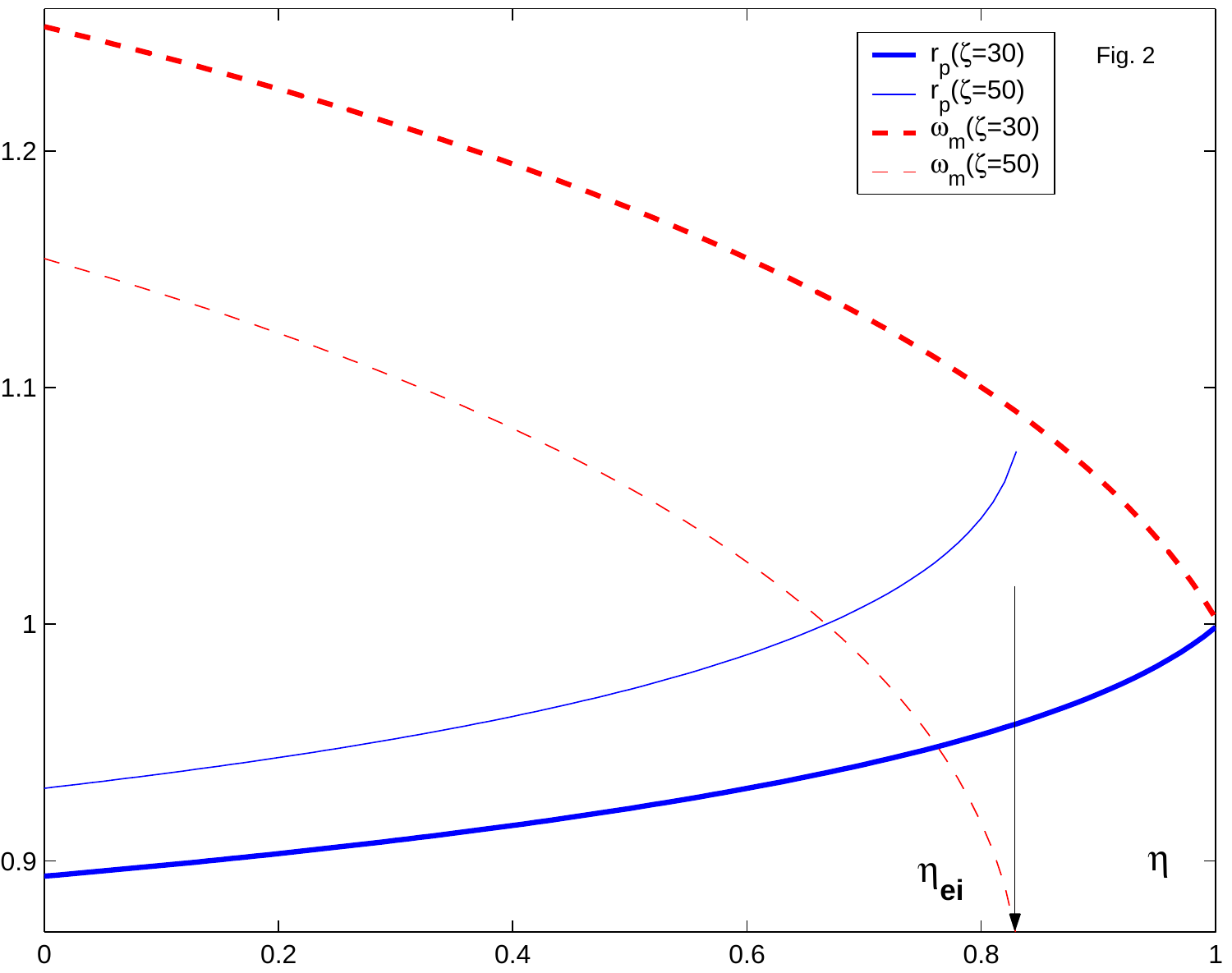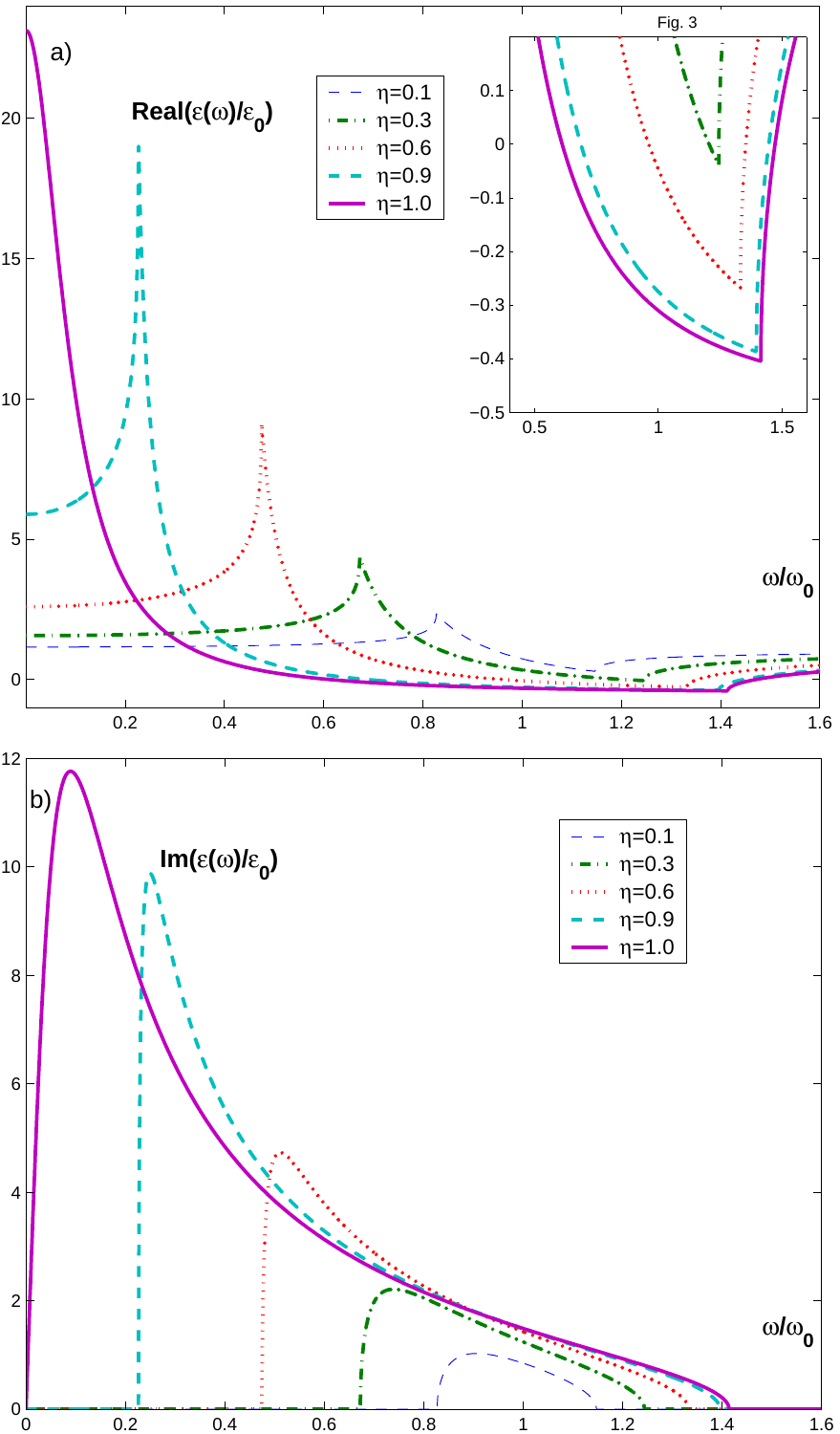